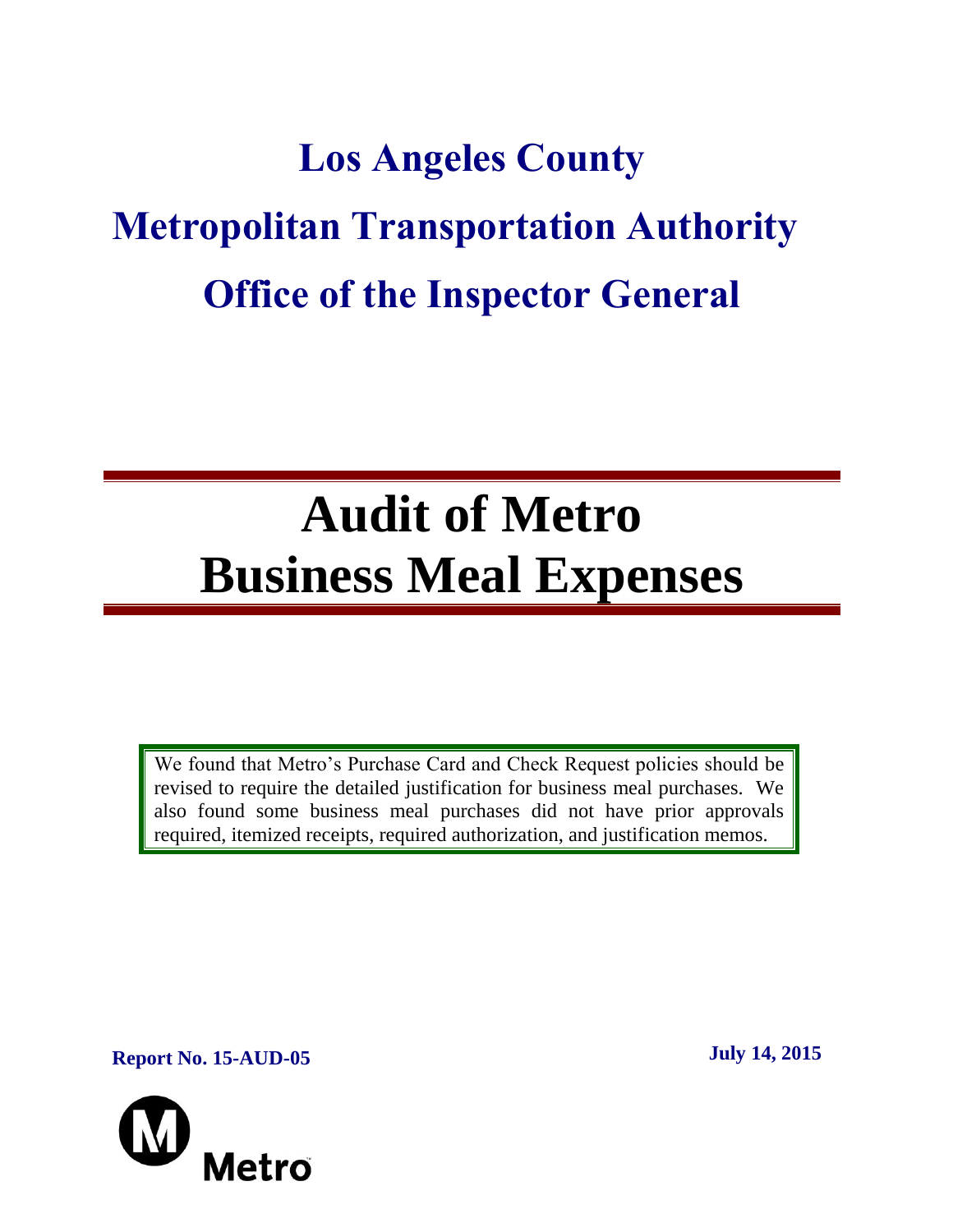

DATE:

**Los Angeles County Metropolitan Transportation Authority** 

Office of the Inspector General 818 West 7<sup>th</sup> Street, Suite 500 Los Angeles, CA 90017

213.244.7300 Tel 213.244.7343 Fax

| TO:          | Metro Chief Executive Officer<br>Metro Board of Directors      |
|--------------|----------------------------------------------------------------|
| <b>FROM:</b> | Yvonne Zheng, Audit Manager<br>Office of the Inspector General |

July 14, 2015

**SUBJECT: Audit of Metro Business Meal Expenses** Report No. 15-AUD-05

The subject final report is enclosed for your review and response.

The Office of the Inspector General (OIG) performed a statutorily mandated audit of Metro miscellaneous business meal expenses for the period of October 1, 2013 to June 30, 2014.

We found that Metro's Purchase Card policy needs to be revised to require the documentation and justification requirements in Metro Policy FIN-14, which governs business meal purchases through Travel and Business Expense Reports and Check Request. We also found some business meal purchases did not have (1) required prior approvals, (2) itemized receipts, (3) required authorization, and (4) justification memos. We believe that due to the sensitivity in paying meals with public funds, adequate documentation should be maintained to justify the purchase, obtain needed authorization, and document the items purchased.

Metro management agreed with all 7 recommendations in the report and indicated that corrective actions will be taken. A copy of the management response is attached to this report.

If you have any questions, please contact me at  $(213)$  244-7301.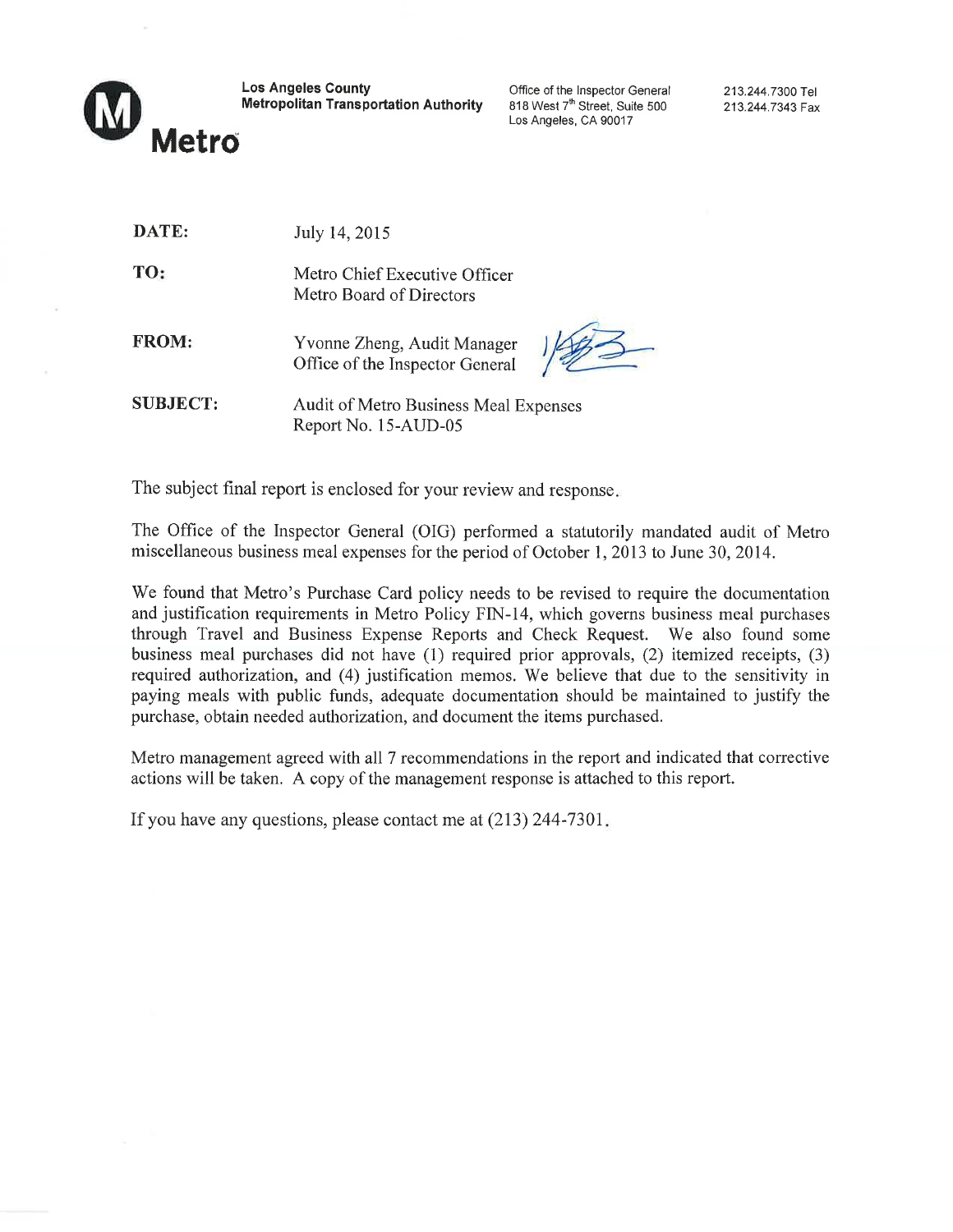

 $L_{\text{max}}$  or the inspector defieral 818 West  $7^{\text{th}}$  Street, Suite 500 Los Angeles, CA 90017

# TABLE OF CONTENTS

#### **Page**

|                         | 1              |
|-------------------------|----------------|
|                         | $\mathbf{1}$   |
|                         | $\mathbf{2}$   |
| <b>RESULTS OF AUDIT</b> |                |
|                         | $\mathbf{3}$   |
|                         | 6              |
|                         | $\overline{7}$ |
|                         | 8              |
|                         | 8              |
|                         | 9              |
|                         | 10             |
|                         | 11             |
|                         | 12             |
|                         | 14             |
|                         | 20             |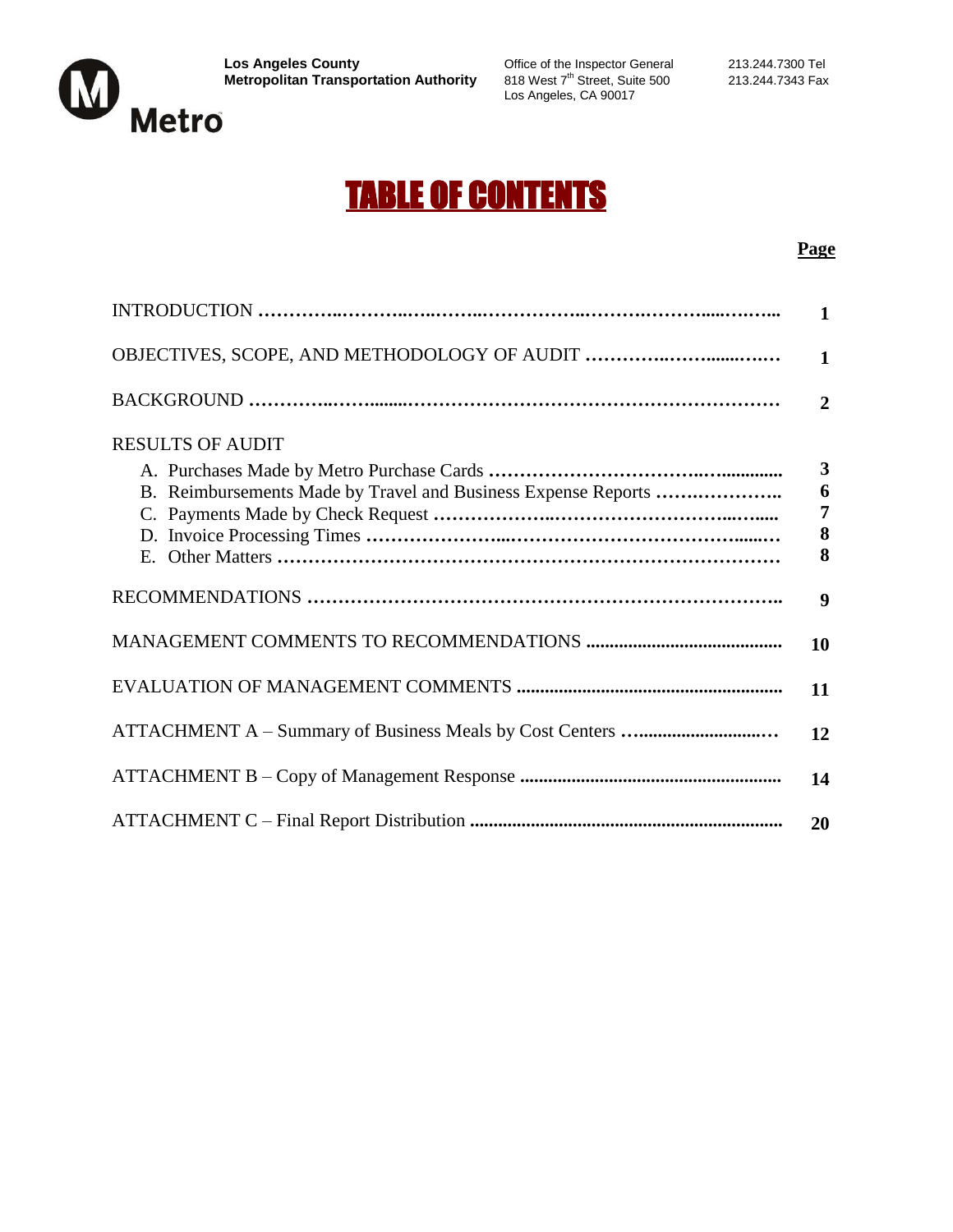## **INTRODUCTION**

The Office of Inspector General (OIG) performed a statutorily mandated audit of miscellaneous business meal expenses for the period of October 1, 2013 to June 30, 2014. This audit was performed pursuant to Public Utilities Code section 130051.28(b) which requires the Inspector General to report to the Los Angeles County Metropolitan Transportation Authority (Metro) Board of Directors on certain miscellaneous expenses such as travel, meals and refreshments, private club dues, and membership fees. This audit focused on the business meal and refreshments expenses.

We found that Metro's Purchase Card policy needs to be revised to require the documentation and justification requirements in Metro Policy FIN-14, which governs business meal purchases through Travel and Business Expense Reports and Check Request. We also found some business meal purchases did not have (1) required prior approvals, (2) itemized receipts, (3) required authorization, and (4) justification memos. We believe that due to the sensitivity in paying meals with public funds, adequate documentation should be maintained to justify the purchase, obtain needed authorization, and document the items purchased.

# **OBJECTIVES, SCOPE, AND METHODOLOGY OF AUDIT**

The objectives of the audit were to focus on reviewing Metro's business meal expenses and determine whether:

- expenses incurred were reasonable and in accordance with Metro policies.
- expenses incurred were adequately supported with receipts, proper approvals, and other appropriate documentation.
- processes for expense reimbursement were adequate and reasonably effective.

To achieve the audit objectives, we performed the following procedures:

- obtained and reviewed Metro's policies: Travel and Business Expenses (FIN-14), Purchase Card (P-Card) Program, and Check Request (ACC-01),
- interviewed personnel in the Accounting Department to obtain understanding of the processes involved in business meal reimbursement and payment,
- contacted the Purchase Card Program Administrator regarding policy and rules,
- evaluated controls in place in the reimbursement and payment process,
- searched other miscellaneous accounts for business meals expenses that may have been misclassified,
- performed statistical sampling and obtained supporting documents such as receipts, monthly Purchase Card Logs, Travel and Business Expense (TBE) Report, monthly purchase card statements and other supporting documents for testing,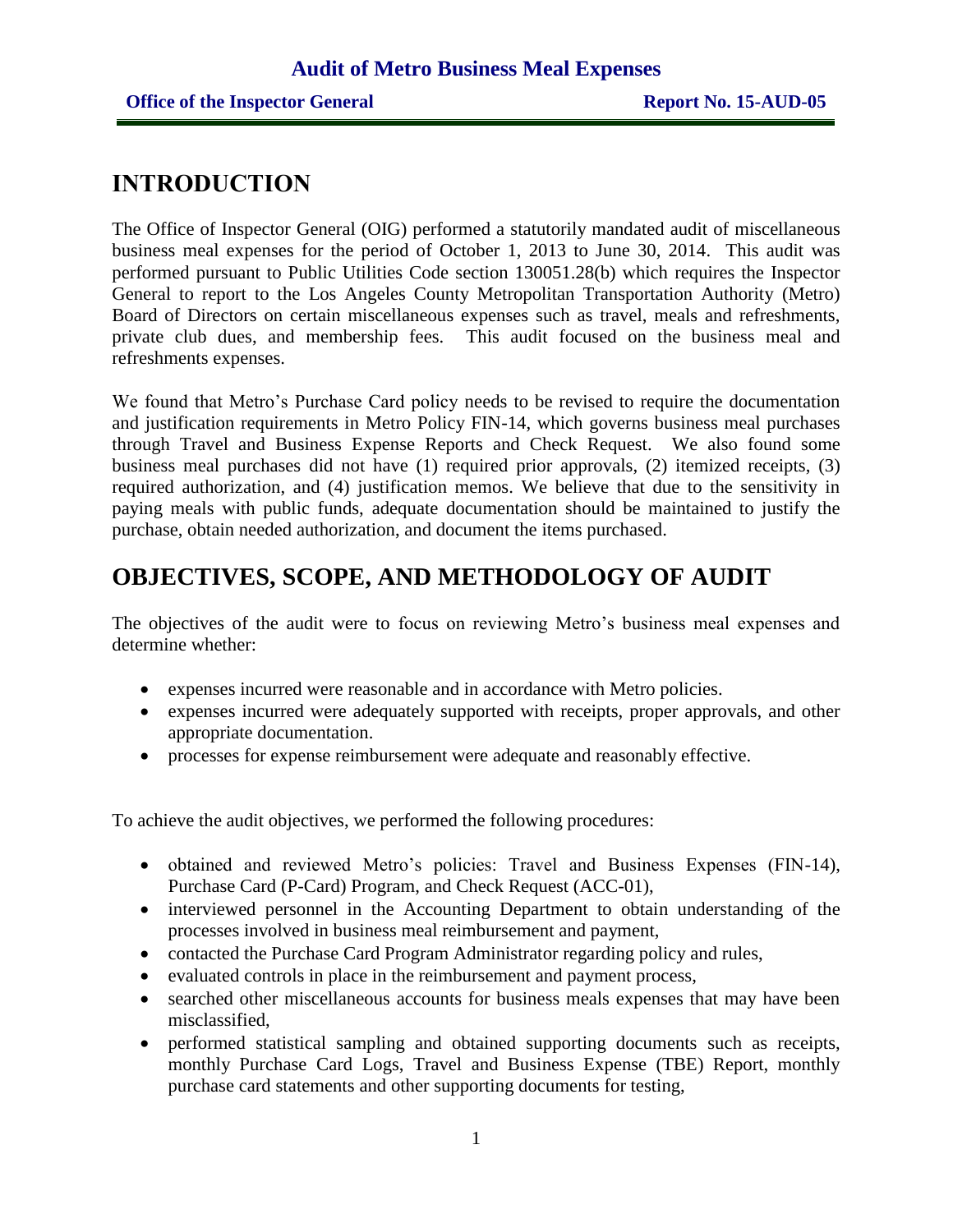#### **Office of the Inspector General <b>Report No. 15-AUD-05**

- determined days lapsed between invoice and payment by Accounting Department, and
- determined whether proper approvals were obtained, expenses were justified and required supporting documentation was submitted.

For the period of October 1, 2013 to June 30, 2014, the Business Meal Account (50903) totaled  $$164,992$ ,<sup>1</sup> which was comprised of 410 business meal expenditures. For this audit, we selected  $32$  invoices<sup>2</sup> for review. These 32 invoices included 90 business meal expenditures totaling \$41,850 (25% of total dollar value) for review. See Attachment A for summary of business meal expenditures by cost centers. The 32 invoices consisted of 20 invoices that were paid by Metro Purchase Card, 5 invoices that were paid by Travel Business Expense (TBE) reports, 5 invoices that were paid by check request, and 2 invoices that were paid by Travel Card. We also reviewed one invoice for business meals totaling \$4,939 that was recorded in the Other Miscellaneous Expense account (Account #50999).

This audit was conducted in accordance with Generally Accepted Government Auditing Standards. Those standards require that we plan and perform the audit to obtain sufficient, appropriate evidence to provide a reasonable basis for our findings and conclusions based on our audit objectives. We believe that the evidence obtained provides a reasonable basis for our findings and conclusions according to our audit objectives.

We relied on computer-processed data that were provided to us, which detailed information on actual miscellaneous business meal expenses for the period of our review. Although we did not perform a formal reliability assessment of the computer-process data, we determined that the documents we reviewed were reasonable and generally agreed with the information contained in the computer-processed data. We did not find errors that would preclude us from using the computer-processed data to meet the audit objectives or that would change the conclusions in this report.

# **BACKGROUND**

 $\overline{a}$ 

Metro employees can use three options to pay for business meals: by Metro's purchase cards or travel cards, by personal funds then getting reimbursed through TBE reports, and by check requests. Each option has its own applicable policies, procedures, or guidelines. Employees who request that Metro directly pay for goods and services, or who seek reimbursement for outof-pocket expenses, must follow these requirements. However, the criteria for documentation and justification of business meals are not consistent amongst the various payment methods. FIN-14 policy requires the most documentation and justification on business meal and in-house meal purchases. P-Card policy requires the least documentation. The Accounts Payable Section in the Accounting Department is responsible for the accurately and timely processing of payments for the miscellaneous expenses.

 $1$  This total does not include transactions that were \$50 or less, and transactions incurred by the OIG.

 $2^2$  Some invoices had multiple transactions for business meals.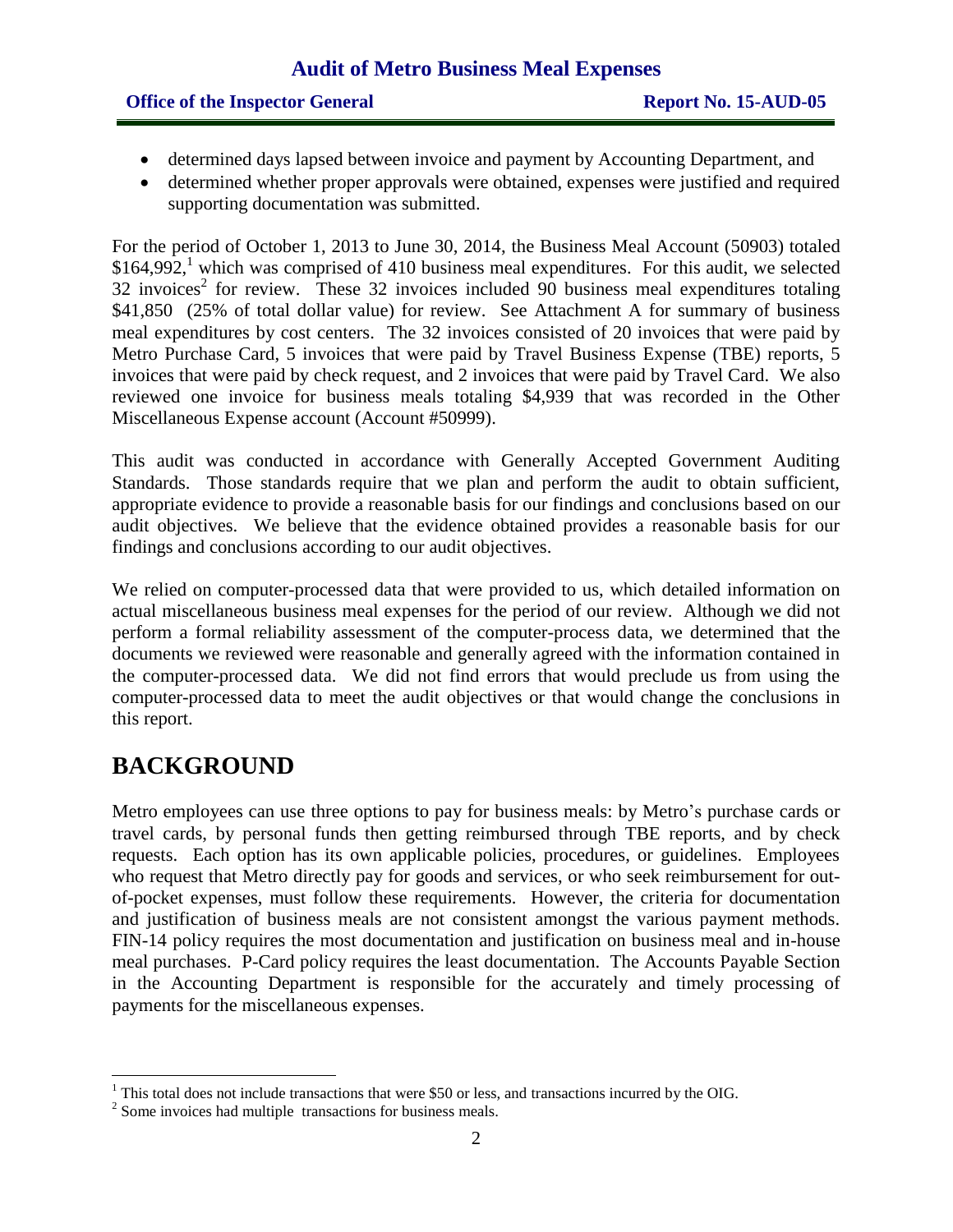#### **Office of the Inspector General <b>Report No. 15-AUD-05**

#### Accounts Payable Process:

For business meal expenses, an approved TBE, Check Request, or Monthly Purchase Card Log along with supporting documents such as receipts must be forwarded to Accounting Department staff for input to the Accounts Payable (AP) system. The AP system automatically assigns a voucher number and stamps the voucher number on the invoice. The Batch Reviewer, who is an Accountant, then reviews the invoice and other pertinent documents for accuracy and completeness. After the expense transactions are input into the system, the Batch Reviewer validates for approvals, completeness, and accuracy. Then the Accounting Supervisor reviews the input. Upon approval of the supervisor, the invoice is released for payment for check requests and TBE reimbursements.

## **RESULTS OF AUDIT**

#### **A. Purchases Made by Metro Purchase Cards**

(1) Purchase Card Policy Needs Improvement

Of the 32 business meal invoices (amounting to \$41,851) sampled, 20 invoices totaling \$34,081 were for business meal expenses incurred on P-Cards issued by US Bank. Metro's FIN-14 policy states that when business and in-house meal expenses are processed through Travel and Business Expense (TBE) Report, departments are required to submit a justification memo, itemized receipt, documentation of attendees, date, name, title, affiliation, subject discussed, purpose, and benefit to Metro. Our review of the P-Card Program policy written prior to April 2015 found that the written justification for some food and beverage purchases did not require the same specific information that is required by FIN-14 for TBE purchases. The Purchase Card Program policy states:

- *Purchase of food and bottled water is prohibited, except food items may be purchased through the Metro Cafeteria or the Metropolitan Water District Cafeteria in support of business meetings. Purchase of other food items and incidentals must be submitted in accordance with FIN-14, Travel and Business Expense Policy.*
- *The Agency Purchase Card Program Manager may authorize exceptions to the P-Card purchase restrictions based on a suitable written justification at the Executive Officer level or above.*

Twenty of the 32 invoices for business meals were procured through the Metro P-Card Program. We found that the justification for 14 (\$31,737) of the 20 invoices for business meals incurred on P-Cards did not provide sufficient information such as the specific reason and purpose for the business meals, date, who attended, purpose, and the specific benefit to Metro.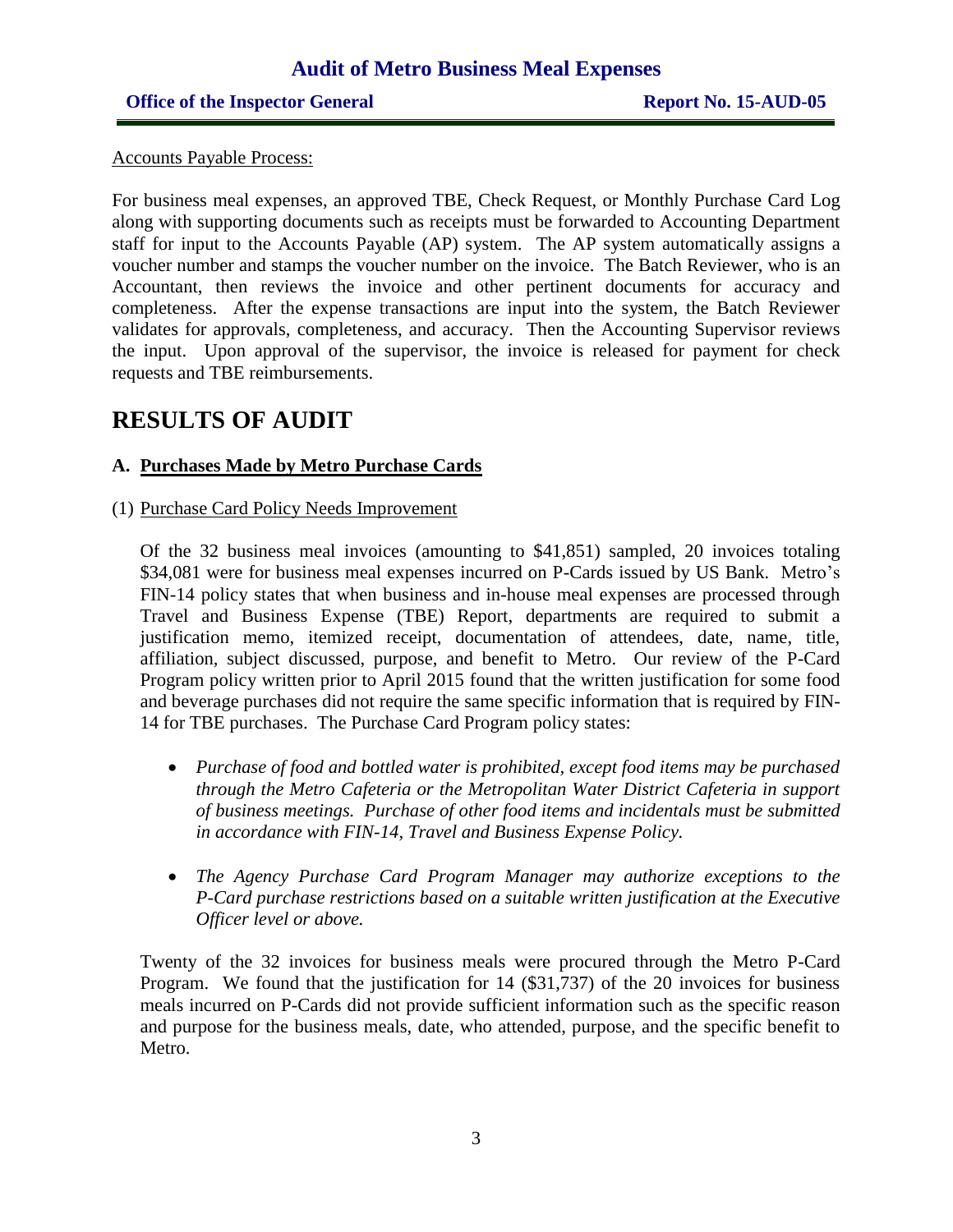Five of the 14 invoices without sufficient justification attached were from the Office of the Board Secretary, which incurred the most cost for business meals. (See Attachment A for the list by cost center.) The Office of Board Secretary purchased food and beverages for Metro Board meetings, Board staff meetings, and other business related Board activities. Most of the business meals were purchased using P-Cards issued to the department. We found that the department only cited "board meals" under the "*Description, Work Order, Purpose*" column on the Monthly Purchase Card Logs. The documentation did not show the name or purpose of the meeting, date of the meeting, list of attendees, and what subject was discussed on either the monthly log or the vendor invoices attached to the log. We compared food delivery dates indicated on the vendor invoices to the archived board calendars, and found that the purchase date of about half of the business meal purchases did not match a board meeting or board staff meeting. According to the Board Secretary, the Board Directors hold many meetings each month including multiple board staff briefings and meetings with local, state and federal officials on Metro business. She also stated that going forward the department will annotate on each invoice the purpose and details of meetings for each business meal purchase.

Nine of the remaining 14 invoices were from various other Metro Departments. Examples of insufficient justifications these departments cited under "*Description, Work Order, Purpose*" column are:

- (a) Lunch/Breakfast, ATU/TCU/AFSCME negotiations (4 invoices)
- (b) Monthly ARC/MTA meeting/Coffee service for meeting (1 invoice)
- (c) Coke and water/Catering CHP polo (1 invoice)
- (d) Catering for training development session (1 invoice)
- (e) CHSRA CEO Meeting Coffee (1 invoice)
- (f) Refreshments for GM Meeting (1 invoice)

For the above purchases, supporting documents submitted to the Accounting Department did not provide information such as list of names of outside persons who attended, organization of the attendees, and purpose of the meeting. Without sufficient information, the business purpose of the meals cannot be determined. We believe that the Metro Purchase Card policy on justifying business meals should be consistent with the requirements in FIN-14. Otherwise, departments may circumvent the requirements in FIN-14 for documentation and justification of food and beverage purchases. This action is needed to maintain public trust and transparency on safeguarding of government spending on business and in-house meals regardless of the means. Also, FIN-14, 1.5.3 states that check request is preferred on inhouse meals.

(2) Authorization from the Purchase Card Program

Metro's Purchase Card Program Restrictions (prior to April 2015) prohibit food and beverage purchases except those from Metro Café or MWD Café, unless written justifications from the Executive Officer or above were submitted to P-Card Program for authorization. The Purchase Card Program Restriction states, "*the Agency Program Manager may authorize exceptions to the restrictions below based on a suitable written justification at the EO level*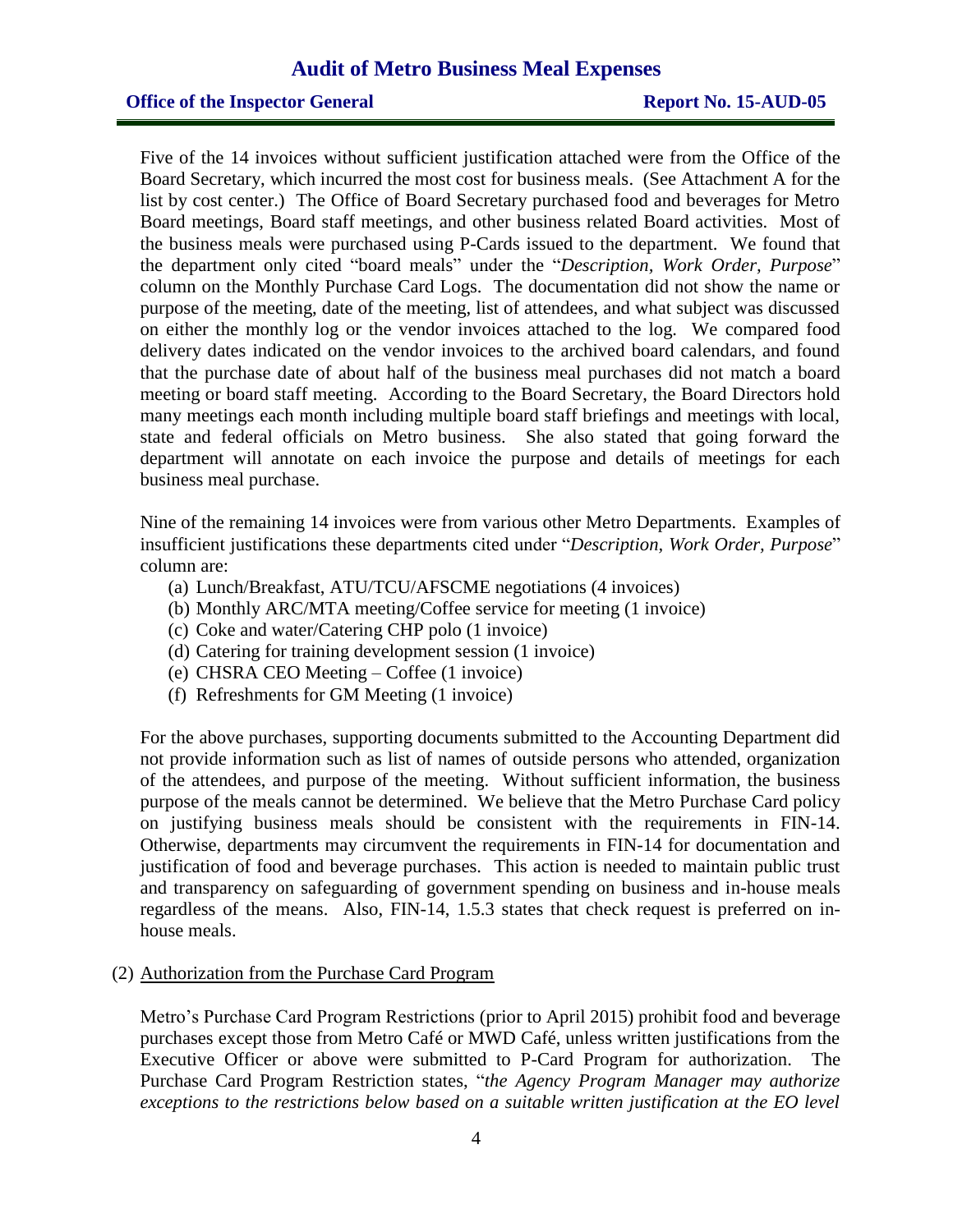#### **Office of the Inspector General <b>Report No. 15-AUD-05**

#### *or above. Such authorization must be made prior to the purchase and must be in writing*."

An exception to this prior authorization requirement is food purchases made from the Metro Cafeteria or the MWD Cafeterias. We discussed with the Agency Purchase Card Program Administrator the rationale for exempting food purchases from the Metro Cafeteria and the MWD Cafeteria from this requirement. In April 2015, Purchase Card Program revised its policy to require departments to obtain advance authorization from the Purchase Card Program for all food purchases, including those procured from the Metro and MWD Cafeterias.

Eight (totaling \$16,022) out of the 20 invoices purchased food and beverages from other vendors outside of the Metro Cafeteria or the MWD Cafeteria. We found that for 5 of the 8 invoices, the department obtained the required authorization from the P-Card Program to purchase the food from a vendor outside of the Metro and MWD Cafeterias. However, the department did not obtain the required authorization from the P-Card Program for one invoice, and the authorization from the P-Card program for two other invoices were outdated (issued in 2011).

- No Authorization on File. Upon inquiry, the department head stated that the department had previously submitted request for authorization from P-Card Program to make purchases of food and beverage from vendors other than Metro and MWD Café to save cost. However, Purchase Card Program staff did not recall that such a request had been made and could not locate one in their files.
- Authorization Outdated. We also found two invoices where another department purchased food and beverage from a vendor other than the Metro and MWD cafeterias in March and April 2014. However, the memo requesting a waiver was made in September 2011.

#### (3) Evidence of Prior Approval Not Attached to Monthly P-Card Statement

Of the 20 invoices (\$34,081) for business meal expenses, 19 invoices (totaling \$33,797) did not have any evidence of prior departmental approval attached to the monthly statements submitted to Accounting. The Purchase Card Program Restrictions webpage states, "*attach a copy of each approved form, approval e-mail or other evidence of prior approval to the monthly statement on which the purchase occurs.*"

(4) Receipt Not Itemized

We found that one receipt for business meals (\$538) purchased on Metro's travel card that was not itemized, and did not list names and organization of attendees. Metro issued a travel card to three Metro employees, due to the nature of their work that requires frequent traveling. The travel card allows them to make food and beverage purchases while on official Metro business trips. Cardholders are subject to Travel Cardholder Agreement and FIN-14 policy.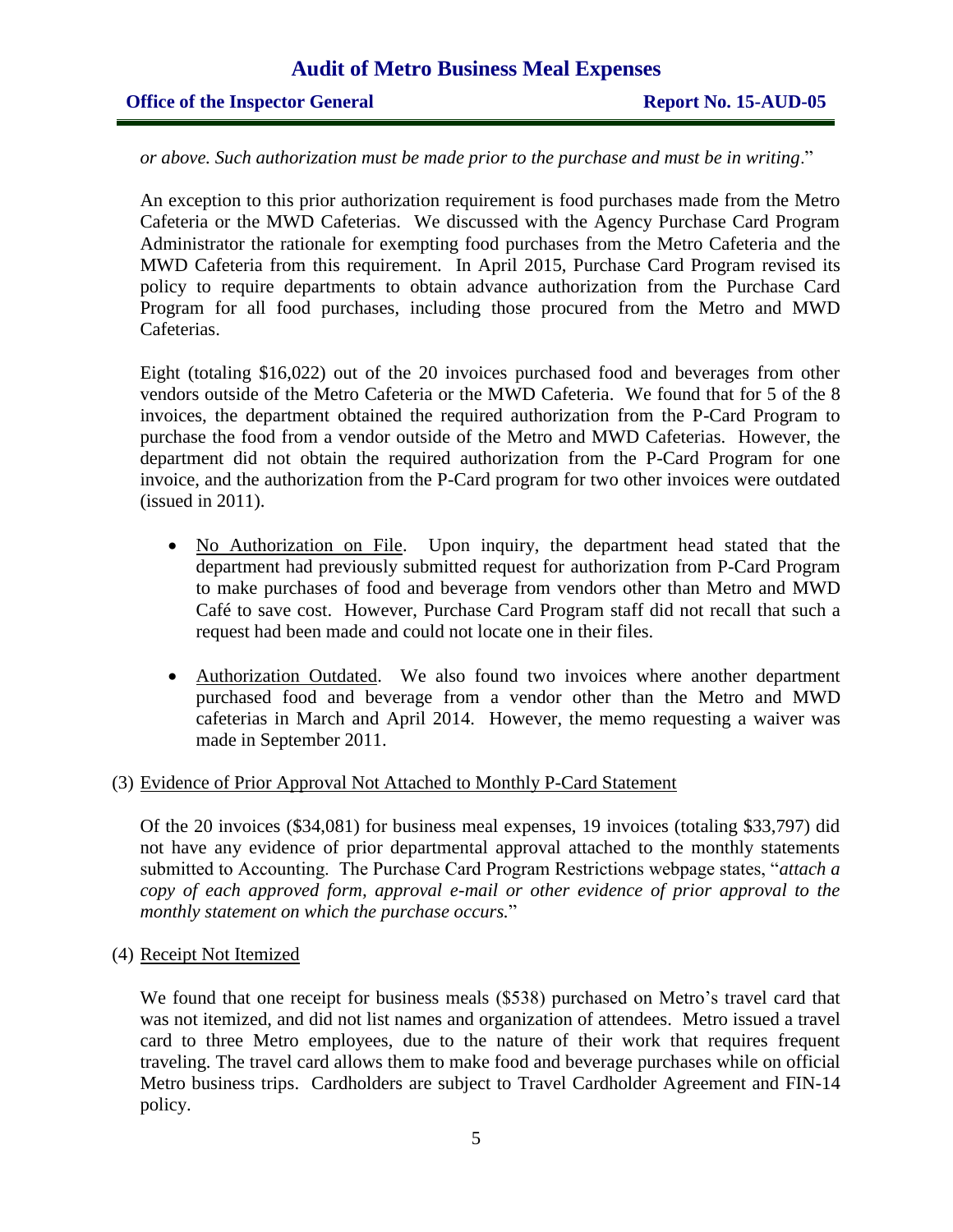Metro's Travel Card Program agreement states, "…*including all travel expense receipts and all itemized meal receipts for verification of allowed expenses.*"

Without itemized receipts, list of attendees, their organizations, and purpose of the business meal, it is difficult to justify meals provided.

#### *(5) Duplicate Payment*

We found a duplicate payment in the amount of \$12.51 was paid twice to Metro Cafeteria for the same invoice. We notified the department that made the payment and a refund was obtained from the Metro Cafeteria. We also reviewed other monthly P-Card purchase logs and supporting documents submitted by the same department, and determined that this was an isolated incident. We also advised the Accounting Department of this error. The Accounting Department determined that it was not practical and economical to make an accounting adjustment because of the minor dollar amount and the accounting records for the prior year had been closed.

#### **B. Reimbursements Made by Travel and Business Expense Reports**

#### (1) Lack of Justification Memo

The following are the FIN-14 policy on other business expenses – in-house staff business meals:

- (a) Section 1.5.1. *"...meals for staff may be provided when in a facilitated work session, retreat or during situations in which it is impractical for staff to obtain their own meals."*
- (b) Section 1.5.2. *"Check Request Form shall be completed, including the proper account coding, and required documentation attached such as invoice, cost estimates, or quotation. This request is processed in accordance with the Check Request Procedures and Guidelines, ACC-01."*
- (c) Section 1.5.3. *"...reimbursement for such expenses may also be requested on Part II of a TBE Report with a detailed memo of justification from the responsible department head. Approval in advance and the use of a Check Request Form for such expenses is preferred."*

Of the 32 business meal invoices (totaling \$41,851) sampled, 5 invoices (\$1,373) were reimbursed through Part II of the Travel and Business Expense (TBE) Reports. We found that 4 (\$1,292) of the 5 invoices did not have a supporting justification memo for in-house meals incurred. For 2 of the invoices, the business meals were for "managers meetings." One of these invoices was for Metro/AGC annual dinner, and the other invoice was for "team-building."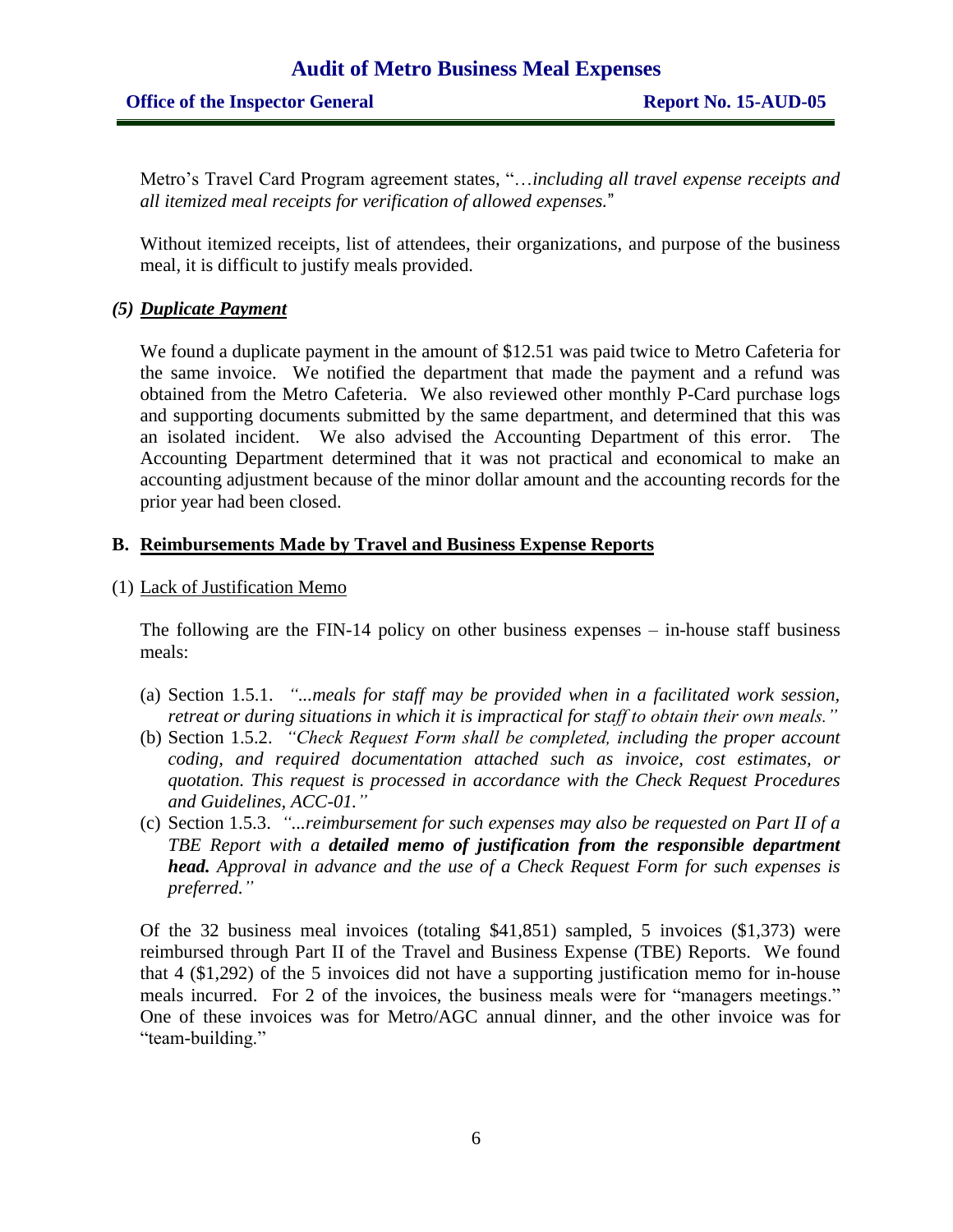(2) Receipts Not Itemized

Metro's Policy FIN-14 states:

- Section 1.4.1 (business meal): *"requests for business meal reimbursement must include original receipts, documentation of attendees, date, name, title, affiliation, subject discussed, amount paid, purpose and benefit to LACMTA. Reimbursed business meals must include persons from outside organizations, agencies, and corporations beneficial or necessary to conducting LACMTA business. A separate justification memo may be attached to provide sufficient detail."*
- Section 1.4.2 (business meal): *"when submitting the travel and business expense form for reimbursement, written documentation must be provided identifying the names of all present and the purpose of the meeting. Additionally, itemized receipts and other supporting documentation must be provided."*

For one TBE Report, we found business meals totaling \$895.17 that were not itemized. This TBE Report also did not have a justification memo attached, which was discussed in section B-1 above.

Without itemized receipts, list of attendees, their organizations, and a justification memo, it is difficult to determine whether Metro policies were followed and the propriety of the business meal expense.

#### **C. Payments Made by Check Requests**

#### ACC-01 Check Request Policy Needs Improvement

FIN-14 Section 1.5.3 (in-house meal) states, *"reimbursement for such expenses may also be requested on Part II of a TBE Report with a detailed memo of justification from the responsible department head. Approval in advance and the use of a Check Request Form for such expenses is preferred."*

Of the 32 business meal invoices (totaling \$41,851) sampled, 5 invoices (\$5,208) were reimbursed through Check Requests. We found that 3 of the 5 invoices processed through Check Request only have brief justification describing the event for which the check requests were submitted. One department put "board meal" on the business justification line when submitting an electronic check request. The other departments cited "refreshments for South Bay Service Council meeting held on March 14, 2014" and "continental breakfast for FTA Quarterly Review meeting held 12/4/2014." However, a detailed justification memo was not submitted by the requesting department. We believe that the Metro's Check Request policy on justifying business meals should be consistent with the requirements in FIN-14.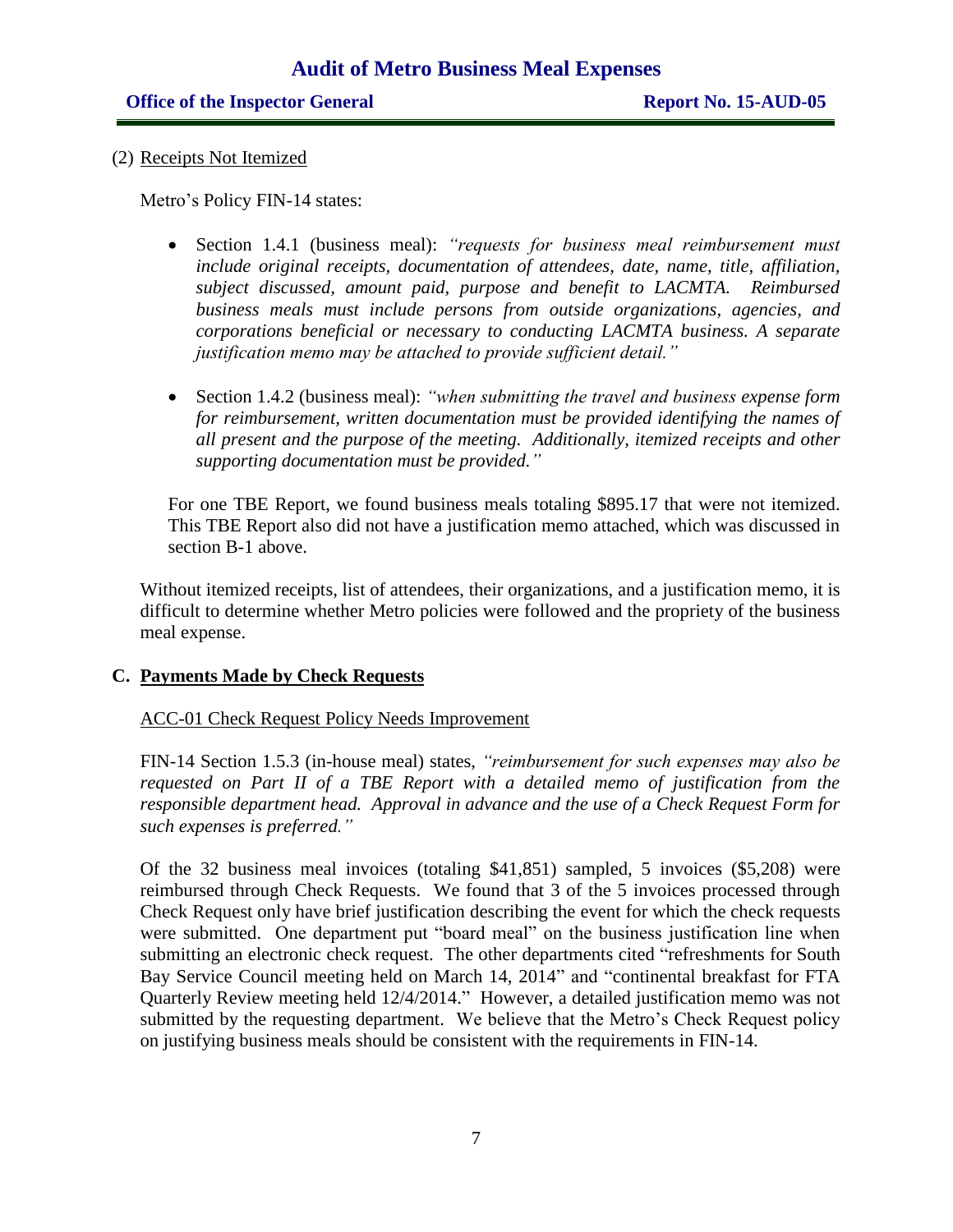#### **Office of the Inspector General <b>Report No. 15-AUD-05**

#### **D. Invoice Processing Times**

Based on our review of the sampled miscellaneous business meal expenses, we found that the payments of business meal expenses were processed in a timely manner.

Invoices Paid by P-Card. Twenty-two of the 32 invoices we reviewed for the period October 1, 2013, to June 30, 2014, were incurred on Metro's purchase cards (20) and travel cards (2) issued by US Bank. The average elapsed days from invoice date to payment date by the Accounting Department was 3 days. US Bank monthly statements for individual P-Cards were combined and sent to Accounting Department for immediate payment processing. Subsequent to payment of the monthly P-Card statements, Metro departments submit individual cardholder's monthly statement to the Accounting Department along with supporting documents such as Purchase Card Log, memos, invoices, receipts, and other documents, after they are reviewed and approved by department heads. After verifying the required documents, Accounting staff post the meal expenses accordingly. Any adjustment necessary to the monthly statements are made to the following month with US Bank.

Invoices Paid by Check Requests and TBE Reports. Ten of the 32 invoices we reviewed were processed through Check Requests (5) and TBE Reports (5). The average elapsed days between the date the Accounting Department received the invoice and the payment date was 11 days. The elapsed days included payments temporarily placed on hold due to insufficient supporting documents, budget availability, incorrect accounting codes, and other reasons for the Accounting Department to return the invoices to departments that submitted invoices for further clarifications or to provide required supporting documents.

#### **E. Other Matters**

#### Misclassified Expense

We found an invoice totaling \$4,938.75 for business meals that was erroneously charged to the Other Miscellaneous Expense Account #50999 rather than to the correct Business Meal Account #50903. We reviewed other invoices from the same department and determined the charge of the business meals to the incorrect account was an isolated administrative error. We also searched all transactions charged to the Other Miscellaneous Expense account (Account #50999) and did not find another similar error. According to a Director in Accounting Department, Metro cannot make an accounting adjustment to a prior year after the accounts have been closed.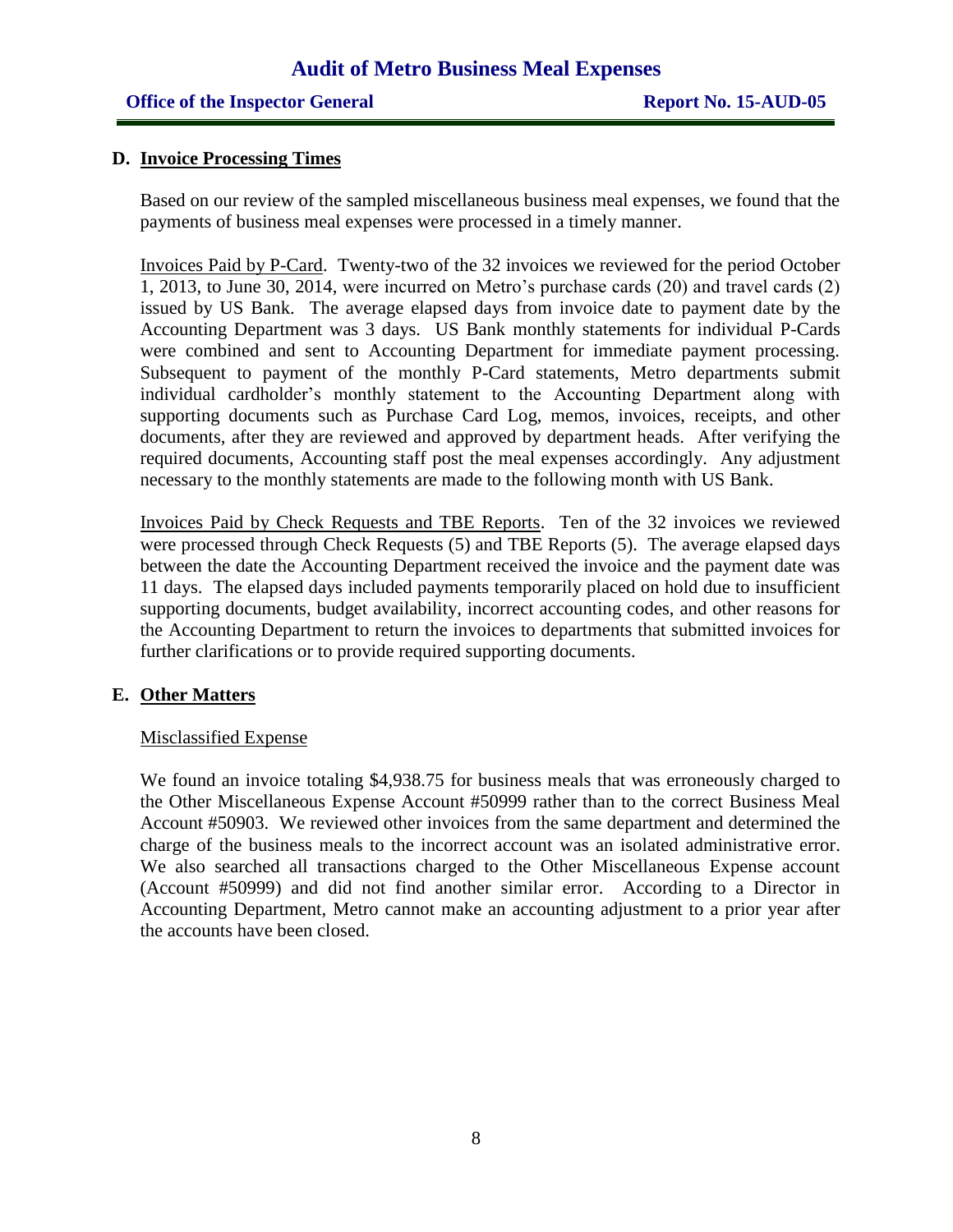## **RECOMMENDATIONS**

#### **Recommendation 1**

We recommend that the P-Card Program should update the P-Card policy to:

- a. Require departments to submit documentation consistent with the requirements in FIN-14 to the Accounting Department on food and beverage purchase: justification memo, itemized receipt, documentation of attendee organization, date, name, title, affiliation, subject discussed, purpose and benefit to Metro. When food and beverages are purchased for in-house staff, a justification memo from the Executive Officer of the department should be attached to the monthly P-Card statement. The justification memo should state the business purpose and benefit to Metro, and reason for needs of providing meal and beverage to staff.
- b. Instruct departments to first utilize Check Request and Travel and Expense Report reimbursement on business meals and beverages.

#### **Recommendation 2**

We recommend that the P-Card Program should update the Monthly Purchase Card Log to include information that the cardholder must comply with Purchase Card policy in regards to restriction and documentation requirement.

#### **Recommendation 3**

We recommend that the P-Card Program should instruct Metro department heads, purchase cardholders, and approvers, that a justification memo approved by department head is required for purchasing food and beverage for all new purchases and annually for repeat purchases. Also, evidence of this approval for each purchase must be attached to the monthly statement submitted to the Accounting Department.

#### **Recommendation 4:**

We recommend that the P-Card Program should instruct Metro Travel Card holders that itemized receipts, list of attendees, their organizations, and purpose of the business meal should be submitted to the Accounting Department for documentation purpose.

#### **Recommendation 5:**

We recommend that the Accounting Department should instruct department heads and TBE approvers that a detail justification memo and itemized receipts are required when submitting meal expense reimbursement request, and request without sufficient documentation will be rejected. Also, instruct Accounting staff to reject business meal reimbursement request without proper business cause, itemized receipt, and a justification memo.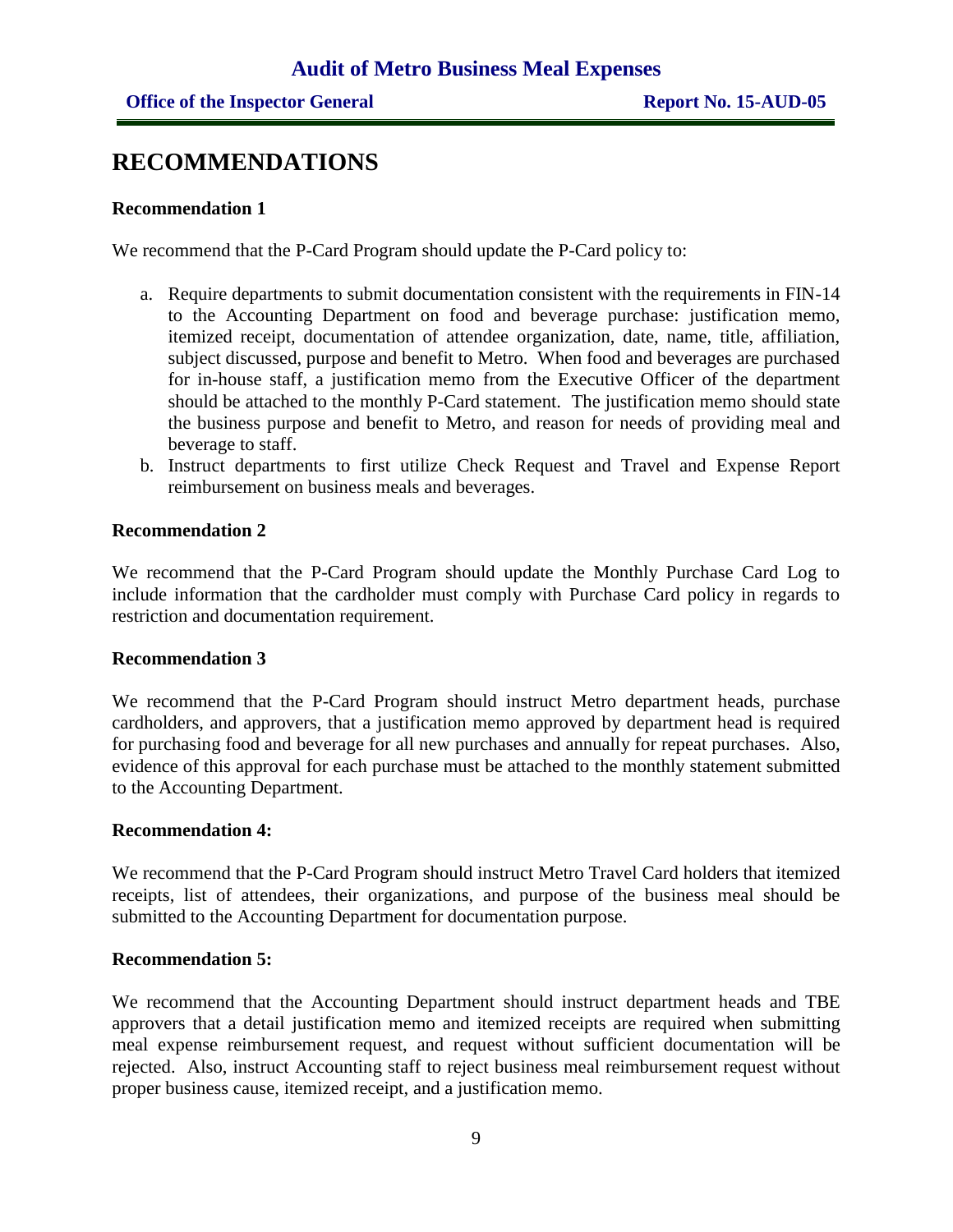#### **Recommendation 6:**

We recommend that the Accounting Department should update the Check Request policy to require departments to submit a justification memo from the Executive Officer of the department for business meal purchases. Also, instruct Accounting staff to reject check request without proper business cause and a justification memo.

#### **Recommendation 7:**

We recommend the Accounting Department should instruct Accounting staff to ensure appropriate expense account is charged.

## **MANAGEMENT COMMENTS TO RECOMMENDATIONS**

On June 10, 2015, we provided Metro management a draft report. On July 10, 2015, the Interim Deputy Executive Officer of Vendor Contract Management and Executive Officer of Finance jointly completed a response that agreed with all 7 recommendations in the report.

Vendor Contract management commented that by July 30, 2015, they will:

- (1) apply FIN-14 policy as a condition for all food and beverages, whether approved in advance, or a case by case basis. For in house business meals, a detailed memo of justification from the responsible department head is required. Purchase Card Program "restrictions" will be revised to instruct departments to first utilize Check Request and Travel and Expense Report reimbursement on business meals and beverages.
- (2) modify Monthly Purchase Card Log with a statement that each cardholder is in compliance with Purchase Card Policy regarding restrictions, documentation requirements, and FIN-14 policy and procedures.

Accounting management commented that by September 30, 2015, that the Director of Accounting will:

- (1) ensure that the AP section continues to instruct responsible department heads and TBE approvers that a detailed justification memo and itemized receipts are required when submitting in house business meal reimbursements. Request without sufficient documentation will be returned to the requestor. Director of Accounting will also ensure that the TBE form is updated to indicate that proper business cause, itemized receipts and a justification memo must be provided when requesting reimbursement for business meals.
- (2) ensure that check request procedures and guidelines are updated to include that the requirement of a detailed justification memo from department heads for business meals provided. Request without justification memo will be rejected.
- (3) ensure that the AP staff instructs the responsible department heads and TBE approvers to use the appropriate expense account charged.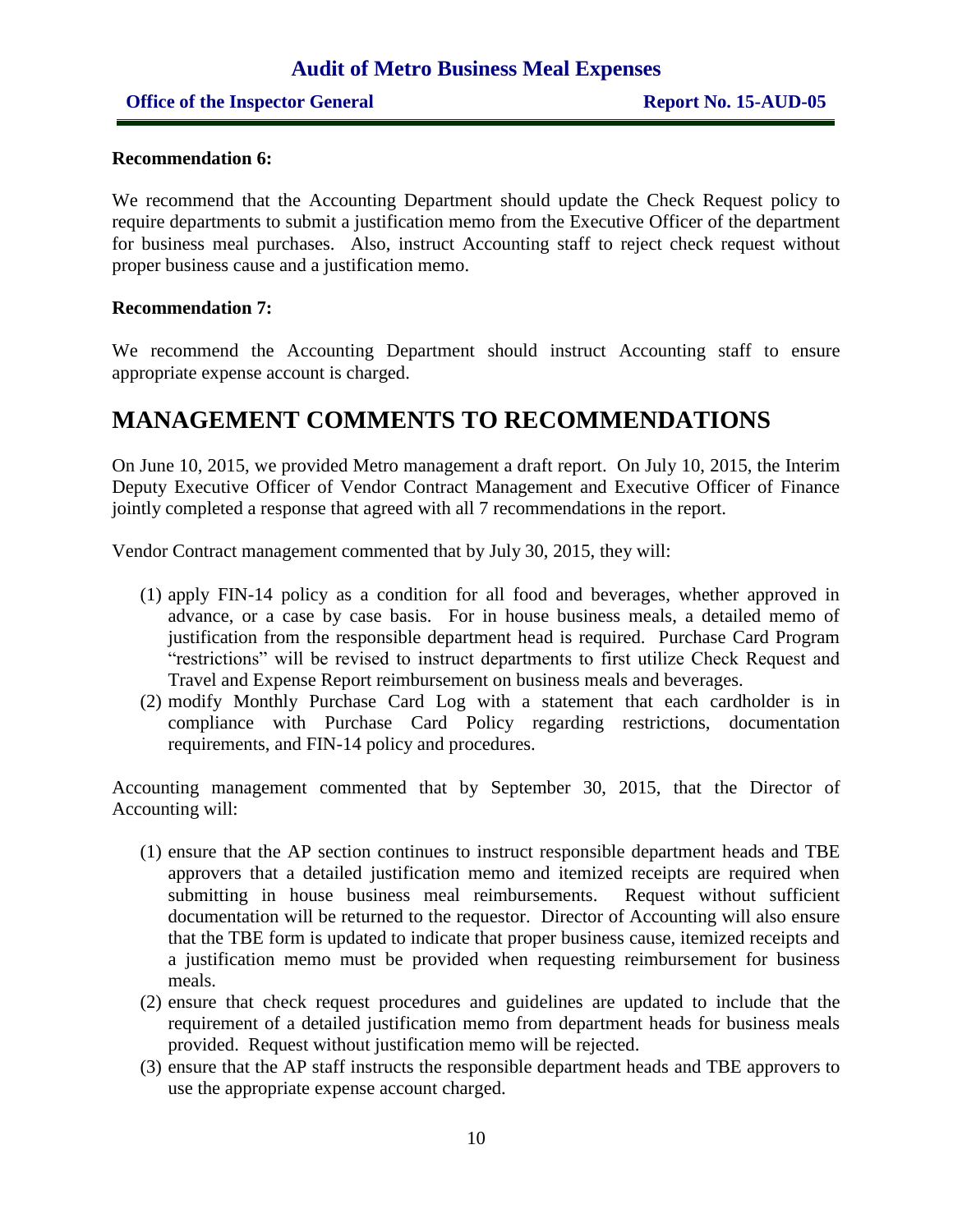# **EVALUATION OF MANAGEMENT COMMENTS**

Management's proposed corrective actions are responsive to the findings and recommendations in the report. We, therefore, consider all issues related to the recommendations resolved based on the corrective action plan. However, staff should follow up on completing the implementation of the recommendations.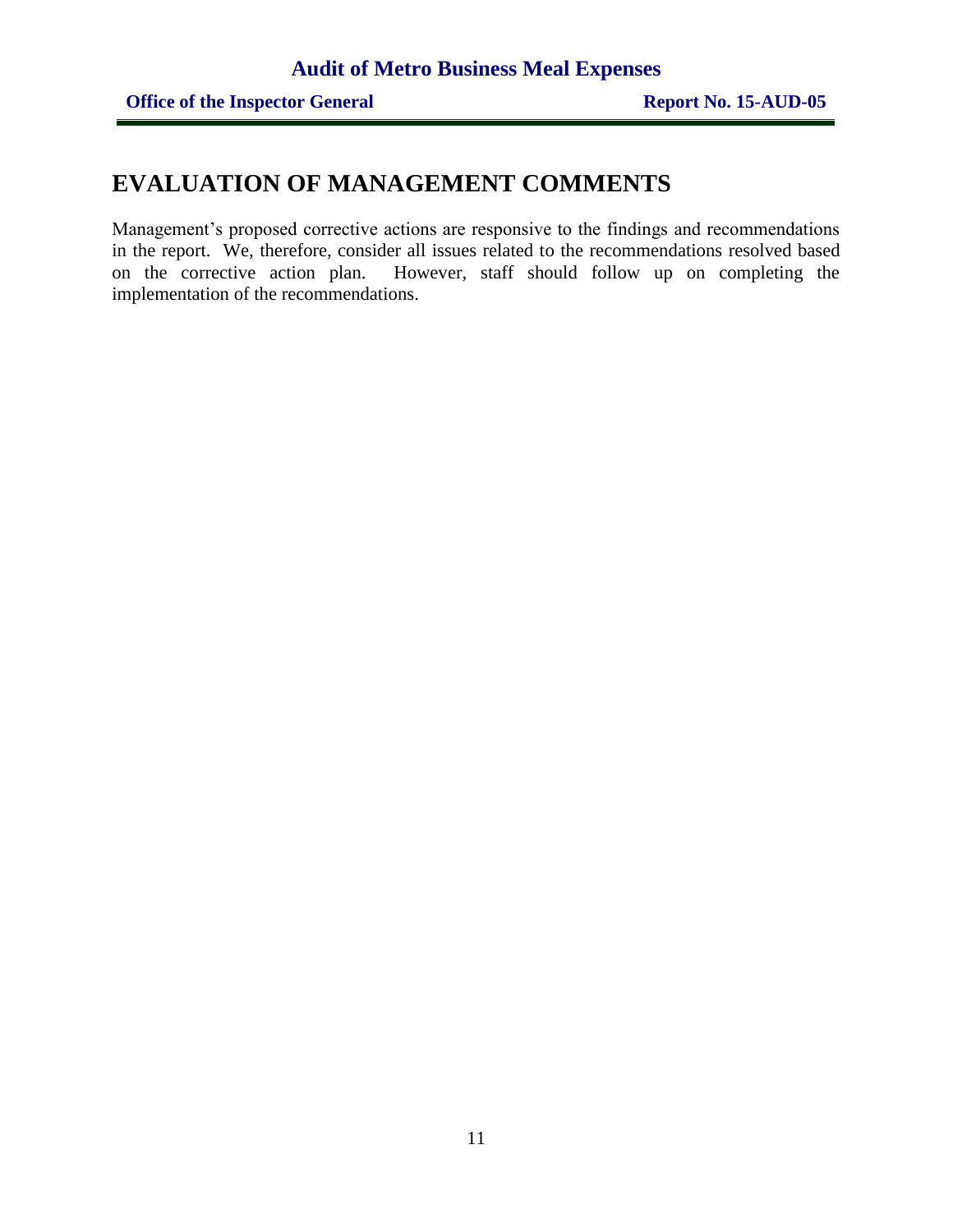## **SUMMARY OF BUSINESS MEAL EXPENSES BY COST CENTERS**

|                   |                                               |               | <b>Total</b>                 |
|-------------------|-----------------------------------------------|---------------|------------------------------|
| Cost              |                                               | <b>Total</b>  | <b>Amount</b>                |
| Center            | <b>Cost Center Name</b>                       | <b>Amount</b> | <b>Sampled</b>               |
| 1010 Total        | <b>Office of Board Secretary</b>              | 39,607        | 23,751                       |
| 2420 Total        | <b>Employee &amp; Labor Relations</b>         | 29,777        | 7,604                        |
| 7160 Total        | <b>Regional Communications Programs</b>       | 6,590         |                              |
| 8010 Total        | <b>Executive Office, Transit Project</b>      | 6,302         | 1,314                        |
|                   | <b>Delivery</b>                               |               |                              |
| 7010 Total        | <b>Executive Office, Communications</b>       | 5,346         | 3,823                        |
| 2010 Total        | <b>Chief Executive Office</b>                 | 4,665         | 837                          |
| 7130 Total        | <b>Government Relations Federal Affairs</b>   | 4,315         | 351                          |
| 3240 Total        | <b>Operations Central Instruction</b>         | 4,144         | 97                           |
| 3010 Total        | <b>Executive Office, Transit Operations</b>   | 3,833         | $\blacksquare$               |
| 2415 Total        | <b>Regional Rail</b>                          | 3,602         | 71                           |
| 7012 Total        | <b>Regional Service Council</b>               | 3,155         | 158                          |
| 4530 Total        | <b>New Mobility Regional Initiatives</b>      | 3,111         |                              |
| 8510 Total        | <b>Construction Contracts/Procurement</b>     | 3,066         |                              |
| 1110 Total        | <b>Office of Board Secretary</b>              | 2,995         | 787                          |
| 2410 Total        | <b>Board Relations, Policy &amp; Research</b> | 2,940         |                              |
| <b>3020 Total</b> | <b>UFS</b>                                    | 2,603         | $\qquad \qquad \blacksquare$ |
| <b>3306 Total</b> | <b>Executive Director, Maintenance</b>        | 2,217         | Ξ.                           |
| 2412 Total        | <b>Transit Court</b>                          | 1,955         | ۰                            |
| <b>3707 Total</b> | <b>Maintenance Division 7</b>                 | 1,791         |                              |
| 6240 Total        | <b>Human Resources</b>                        | 1,571         |                              |
| 6320 Total        | <b>Purchasing</b>                             | 1,534         |                              |
| 3208 Total        | <b>Transportation Division 8</b>              | 1,479         |                              |
| 3609 Total        | <b>Maintenance Division 9</b>                 | 1,440         |                              |
| 4360 Total        | Transit Corridors (SGV), Ped Prgms &          | 1,399         | 1,322                        |
|                   | <b>Goods Mymt</b>                             |               |                              |
| 6220 Total        | <b>Training And Development</b>               | 1,340         | $\blacksquare$               |
| 3515 Total        | <b>Maintenance Division 15</b>                | 1,249         |                              |
| 6810 Total        | <b>Corporate Safety</b>                       | 1,183         |                              |
| <b>3503 Total</b> | <b>Maintenance Division 3</b>                 | 1,176         |                              |
| 6915 Total        | <b>ADMINISTRATIVE SERVICES</b>                | 1,135         |                              |
| <b>3232 Total</b> | <b>Executive Director, Transportation</b>     | 1,040         | 163                          |
| <b>3710 Total</b> | <b>Maintenance Division 10</b>                | 918           | 213                          |
| 3805 Total        | <b>Maintenance Division 5</b>                 | 904           |                              |
| 2610 Total        | <b>System Security &amp; Law Enforcement</b>  | 849           | $\qquad \qquad \blacksquare$ |
| 3215 Total        | <b>Transportation Division 15</b>             | 796           | $\overline{\phantom{a}}$     |
| 8610 Total        | <b>Program Management</b>                     | 794           |                              |
| <b>7120 Total</b> | <b>Creative Services</b>                      | 747           |                              |
| <b>3234 Total</b> | <b>Vehicle Operations</b>                     | 700           |                              |
| 2413 Total        | <b>Civil Rights Programs Compliance</b>       | 687           | 124                          |
| 3203 Total        | <b>Transportation Division 3</b>              | 662           |                              |
| 2210 Total        | <b>New Business Development</b>               | 647           | $\overline{\phantom{0}}$     |
| 3210 Total        | <b>Transportation Division 10</b>             | 626           | Ξ.                           |
| 7140 Total        | <b>Customer Communications</b>                | 566           | $\qquad \qquad \blacksquare$ |
| <b>3508 Total</b> | <b>Maintenance Division 8</b>                 | 560           | 284                          |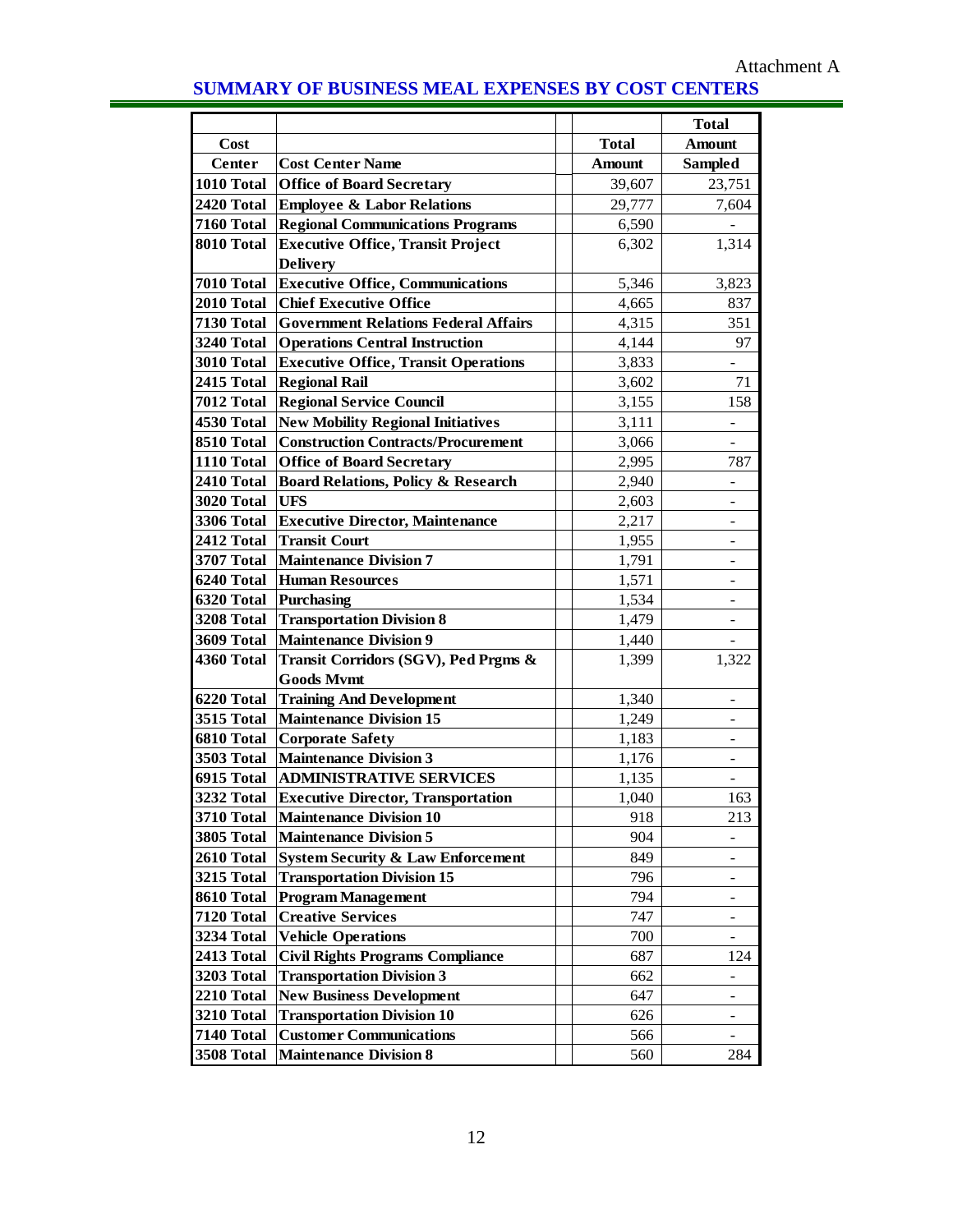| Cost<br><b>Center</b> |                                                |               | <b>Total</b>             |
|-----------------------|------------------------------------------------|---------------|--------------------------|
|                       |                                                | <b>Total</b>  | <b>Amount</b>            |
|                       | <b>Cost Center Name</b>                        | <b>Amount</b> | <b>Sampled</b>           |
| 4320 Total            | <b>Central Area Team</b>                       | 536           |                          |
| 3218 Total            | <b>Transportation Division 18</b>              | 532           |                          |
| <b>3205 Total</b>     | <b>Transportation Division 5</b>               | 500           | $\overline{\phantom{0}}$ |
| 2220 Total            | <b>Congestion Reduction</b>                    | 477           | 316                      |
| <b>3802 Total</b>     | <b>Maintenance Division 2</b>                  | 457           |                          |
| 7170 Total            | <b>Customer Relations</b>                      | 445           | -                        |
| <b>3706 Total</b>     | <b>Maintenance Division 6</b>                  | 425           |                          |
| 3209 Total            | <b>Transportation Division 10</b>              | 424           |                          |
| 3590 Total            | <b>Contract Services</b>                       | 412           |                          |
| 8370 Total            | <b>Strategic Transit Asset Management</b>      | 347           | 137                      |
| 4315 Total            | Transp. Dev. & Implm. (North/West/Sw           | 335           |                          |
|                       | <b>Region</b> )                                |               |                          |
| 3206 Total            | <b>Transportation Division 6</b>               | 300           |                          |
| <b>3940 Total</b>     | <b>Rail Fleet Services Vehicle Acquisition</b> | 273           | 81                       |
| 3818 Total            | <b>Maintenance Division 18</b>                 | 266           |                          |
| 4010 Total            | <b>Countywide Planning And Development</b>     | 260           |                          |
| 3201 Total            | <b>Transportation Division 1</b>               | 247           | -                        |
| 3202 Total            | <b>Transportation Division 2</b>               | 247           |                          |
| 2130 Total            | Diversity & Economic Opportunity               | 245           |                          |
| <b>3366 Total</b>     | <b>CMS</b>                                     | 241           |                          |
| 4340 Total            | <b>Gateway Cities Area Team</b>                | 232           | $\overline{a}$           |
| 8320 Total            | <b>Major Capital Project Engineering</b>       | 226           | 280*                     |
| 9210 Total            | <b>Information Management</b>                  | 210           | -                        |
| 3928 Total            | <b>Rail Mow Traction Power Systems</b>         | 206           | -                        |
| <b>3250 Total</b>     | <b>Central Instruction-Maintenance</b>         | 190           |                          |
| 3910 Total            | <b>Rail Operations Finance &amp;</b>           | 163           |                          |
|                       | <b>Administration</b>                          |               |                          |
| <b>3955 Total</b>     | <b>Rail Transit Ops Gold Line</b>              | 126           |                          |
| 4370 Total            | San Fernando/North County Area Team            | 123           |                          |
| 4240 Total            | <b>Regional Transit Planning</b>               | 112           | 139*                     |
| 8380 Total            | <b>Facilities Engn- Operations</b>             | 104           | -                        |
| <b>3920 Total</b>     | <b>Rail Mow Administration</b>                 | 78            |                          |
| <b>3936 Total</b>     | <b>Rail Transit Ops Instruction</b>            | 66            |                          |
| 0621 Total            | <b>Non-Dept Human Resource</b>                 | 62            |                          |
| 5210 Total            | <b>Treasury</b>                                | 57            |                          |
| 7110 Total            | <b>Public Relations</b>                        | 52            |                          |
|                       |                                                |               |                          |
|                       | <b>TOTAL</b>                                   | 164,992       | 41,850                   |
|                       |                                                |               |                          |

#### **SUMMARY OF BUSINESS MEAL EXPENSES BY COST CENTERS**

\* Sampled amount is more than population amount because transactions under \$50 were omitted from population database but included in testing of samples for completeness.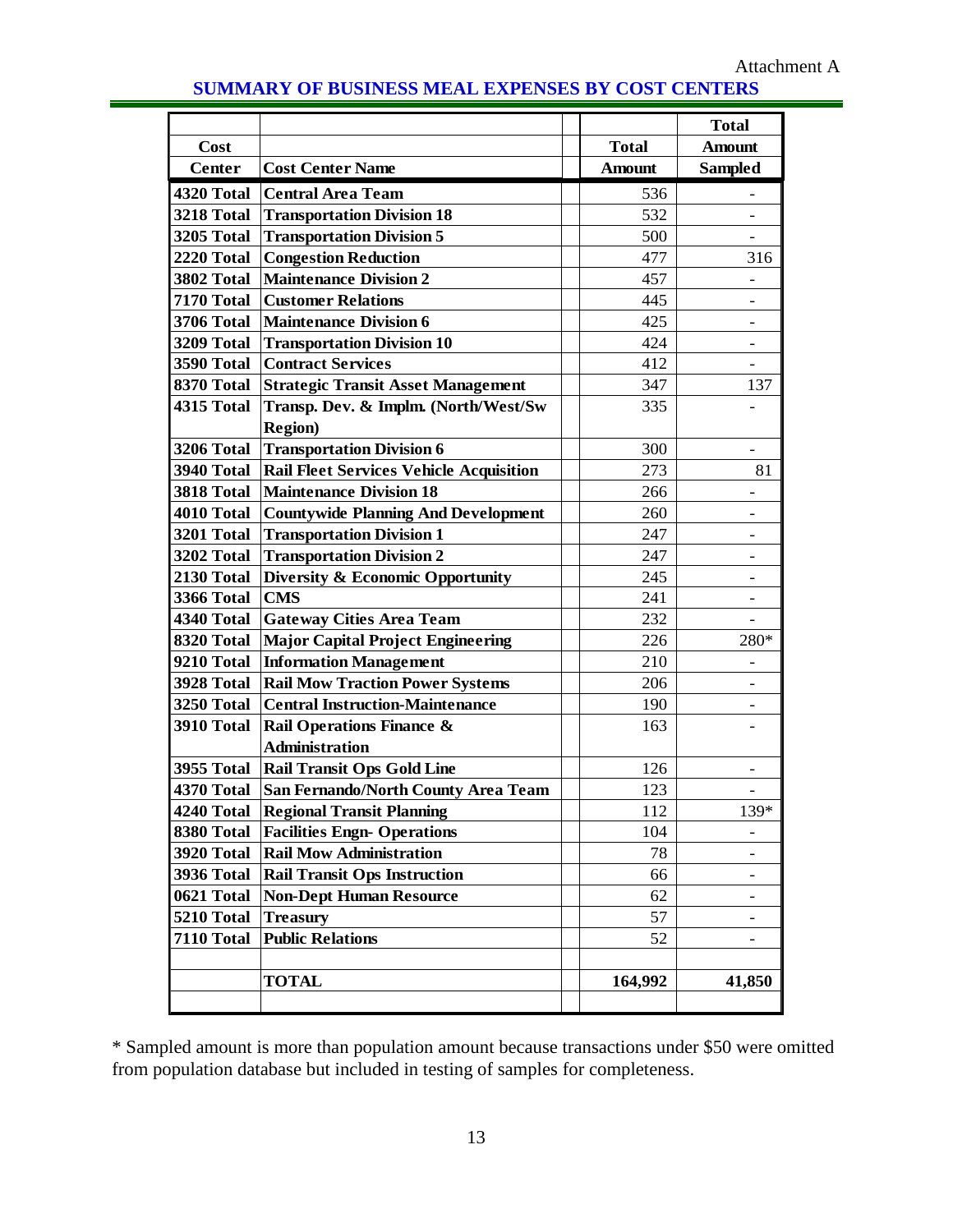

# Interoffice Memo

| Date    | July 9, 2015                                                                                         |
|---------|------------------------------------------------------------------------------------------------------|
| To      | Yvonne Zheng, Audit Manager<br>Office of the Inspector General                                       |
| From    | Mark T. Penn<br>Interim Deputy Executive Officer<br>Vendor Contract Management                       |
|         | Jesse Soto<br>for Jesse Soto.<br>Executive Officer, Finance                                          |
| Subject | Draft Report on the Audit of Business Meal<br>Expenses; Report No. 15-AUD-05; dated<br>June 10, 2015 |

Thank you for a very thorough and informative Draft Report regarding the subject matter above. With the emergence of the PCard as a viable core business solution critical to current on-going efforts of streamlining our business acquisition process, it is absolutely imperative the integrity of its use and application is not compromised in any manner.

As a joint effort between Vendor Contract Management (V/CM) and Finance, we have reviewed the recommendations beginning on page 9 of the Draft Report, and agree that implementing corrective action measures is appropriate and necessary in some instances. Please note our responses below:

#### Recommendation 1

We recommend that the P-Card program should update the P-Card policy to:

- a. Require departments to submit documentation consistent with the requirements in FIN-14 to the Accounting Department on food and beverage purchases: justification memo, itemized receipt, documentation of attendee organization, date, name, title, affiliation, subject discussed, purpose and benefit to Metro. When food and beverages are purchased for in-house staff, a justification memo from the Executive Officer of the department should be attached to the monthly P-Card statement. The justification memo should state the business purpose and benefit to Metro, and reason for needs of providing meal and beverage to staff.
- b. Instruct departments to first utilize Check Requests and Travel and Expense Report reimbursement on business meals and beverages.

Response: Regarding recommendation 1(a) under Purchase Card Programs "Restrictions," current FIN-14 policy is applicable for food purchases not approved in advance by the Purchased Card Program. Effective immediately, we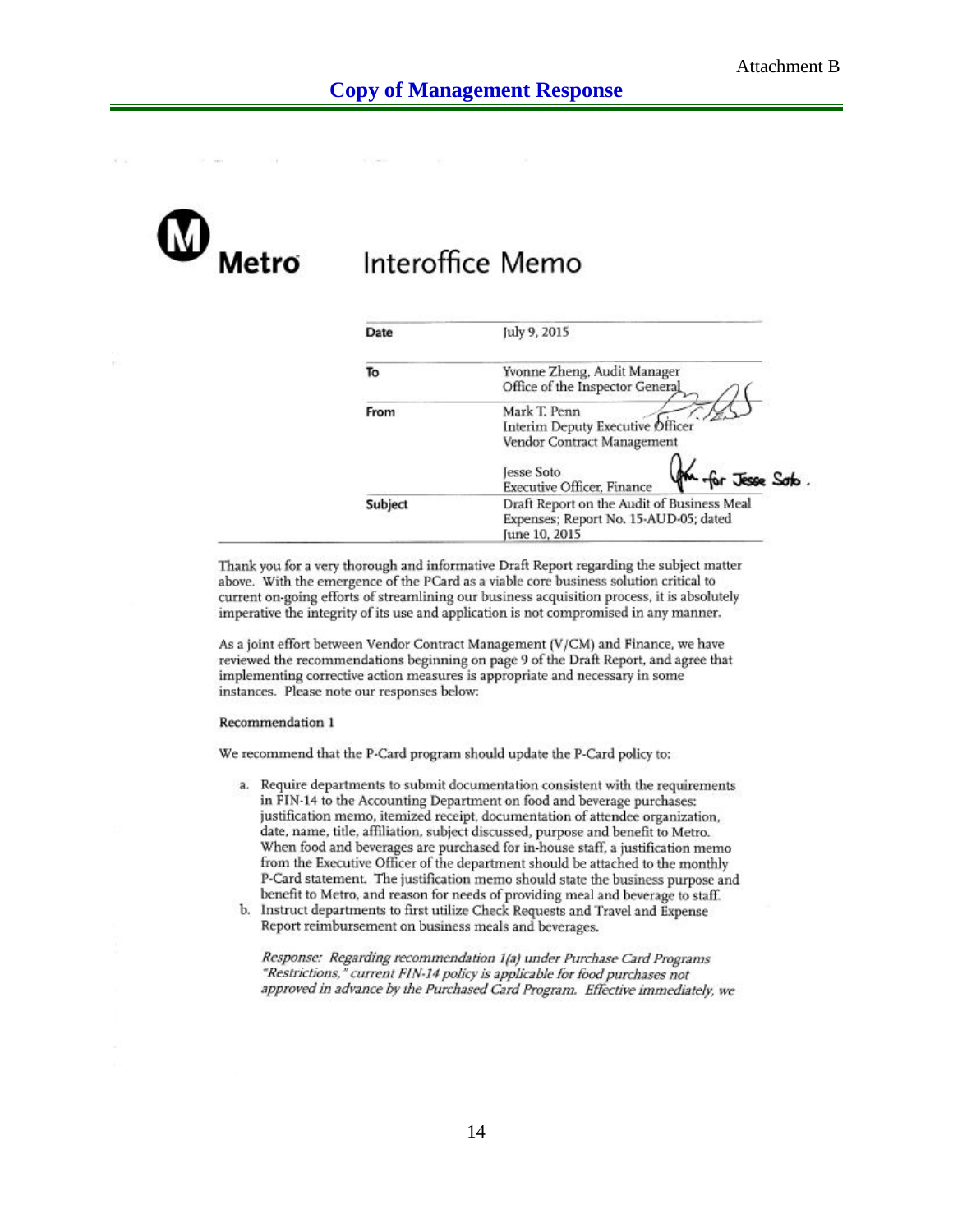Report No. 15-AUD-05; dated June 10, 2015 Page 2 of 5

> will now apply FIN-14 policy as a condition for all food and beverages, whether approved in advance, or on a case by case basis. However, for in house business meals, a detailed memo of justification from the responsible department head is required; not from the Executive Officer of the department as mentioned in the recommendation above: FIN 14, section 1.5.3 specifically states "... reimbursement for such expenses may also be requested on Part II of the TBE Report with a detailed memo of justification from the responsible department head. Approval in advance and the use of a Check Request Form for such expenses is preferred." Regarding recommendation 1(b) we will revise the bullet for food purchases under Purchase Card Program "Restrictions" to instruct departments to first utilize Check Request and Travel and Expense Report reimbursement on business meals and beverages.

#### Recommendation 2

We recommend that the PCard Program should update the Monthly Purchase Card Log to include information that the cardholder must comply with Purchase Card policy in regards to restrictions and documentation requirement.

Response: The Monthly Purchase Card Log shall be modified with a statement that each cardholder is in compliance with Purchase Card Policy regarding restrictions, documentation requirements, and FIN-14 policy and procedures. See the attached modified Monthly Purchase Log.

#### Recommendation 3

We recommend that the P-Card Program should instruct Metro department heads, purchase cardholders, and approvers, that a justification memo approved by department head is required for purchasing food and beverage for all new purchases and annually for repeat purchases. Also, evidence of this approval for each purchase must be attached to the monthly statement submitted to the Accounting Department.

Response: By incorporating FIN-14 policy into all food and beverage purchases, modifying the monthly Purchase Card Log, and following existing PCard policy, the PCard Program will satisfy the recommendation above.

#### Recommendation 4

We recommend that the P-Card program should instruct Metro Travel Card holders that itemized receipts, lists of attendees, their organizations, and purpose of the business meal should be submitted to the Accounting Department for documentation purpose: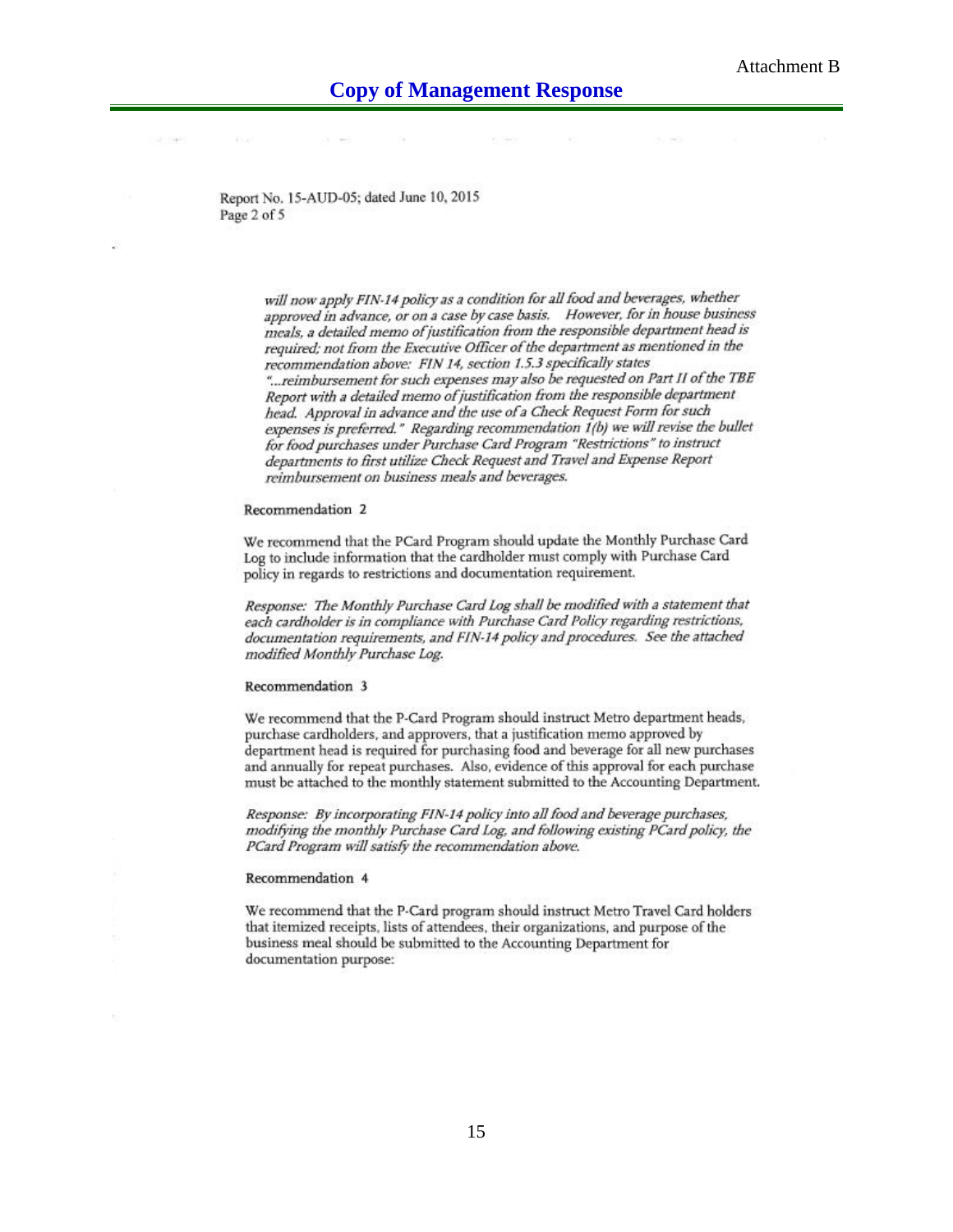Report No. 15-AUD-05; dated June 10, 2015 Page 3 of 5

Response: By incorporating FIN-14 policy into all food and beverage purchases in addition to existing PCard policy, the PCard Program will satisfy the recommendation above.

#### Recommendation 5

We recommend that the Accounting Department should instruct department heads and TBE approvers that a detail justification memo and itemized receipts are required when submitting meal expense reimbursement request, and request without sufficient documentation will be rejected. Also, instruct Accounting staff to reject business meal reimbursement request without proper business cause, itemized receipt, and a justification memo.

Response: Agree. The Director of Accounting will ensure that the Accounts Payable section continues to instruct responsible department heads and TBE approvers that a detailed justification memo and itemized receipts are required when submitting inhouse business meal reimbursements. Business meal reimbursement request without sufficient documentation will be returned to the requestor.

In addition, the Director of Accounting will ensure that the Travel and Business Expense form is updated to ring to the requestor's attention that a proper business cause, itemized receipts, and a justification memo must be provided when requesting reimbursement for business meals. The form will be updated by September 30, 2015.

#### Recommendation 6

We recommend that the Accounting Department should update the Check Request policy to require departments to submit a justification memo from the Executive Officer of the department for business meal purchases. Also, instruct Accounting staff to reject check request without proper business cause and a justification memo.

Response: The recommendation states that the Accounting Department should update the Check Request policy to require departments to submit a justification memo from the Executive Officer of the department for business meal purchases. However, after review of FIN 14, this requirement is not consistent with policy.

FIN14 states that for in house business meals a detailed memo of justification from the responsible department head is required not the Executive Officer of the department (FIN 14, section 1.5.3 states "...reimbursement for such expenses may also be requested on Part II of a TBE Report with a detailed memo of justification from the responsible department head. Approval in advance and the use of a Check Request Form for such expenses is preferred.")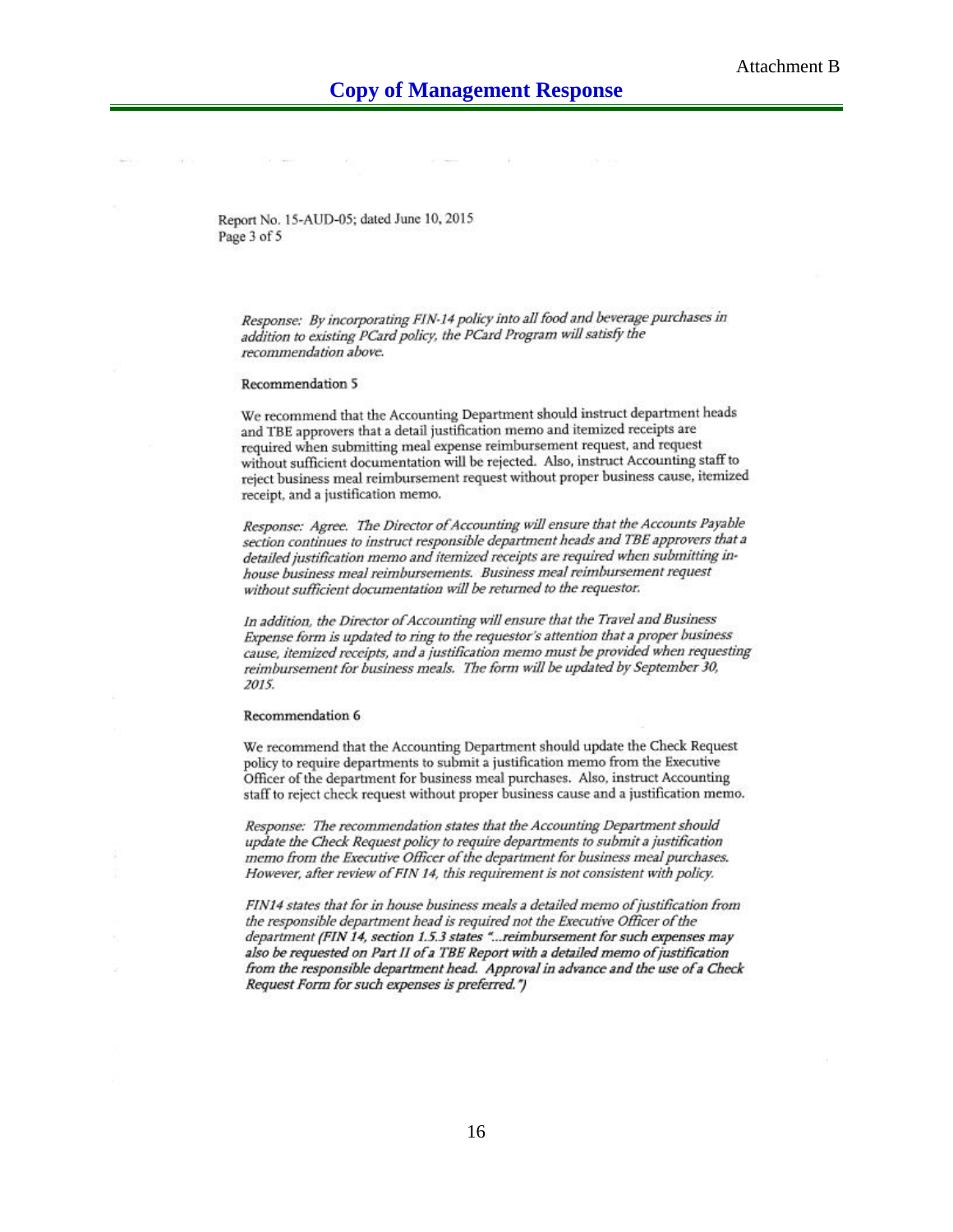Report No. 15-AUD-05; dated June 10, 2015 Page 4 of 5

The Director of Accounting will ensure that, by September 30, 2015, the check request procedures and guidelines are updated to include that the requirement of a detailed justification memo from department heads for business meals provided.

The Director of Accounting will also instruct the Accounting staff to reject check requests without a detailed justification memo.

#### Recommendation 7

We recommend the Accounting Department should instruct Accounting Staff to ensure appropriate expense account is charged.

Response: The recommendation states that The Accounting Department should instruct Accounting Staff to ensure the appropriate expense account is charged. The Accounting Staff is not responsible for the appropriate use of expense accounts for another department. It is the responsibility of the department head to ensure the use of the appropriate expense accounts.

The Director of Accounting will ensure that the Accounts Payable Staff instructs the responsible department heads and TBE approvers to use the appropriate expense account charged.

All responses provided for Recommendations 1 through 4 will be incorporated by July 30, 2015. All responses provided for Recommendations 5 through 7 will be incorporated by September 30, 2015.

As an extra added measure of facilitating card holder compliance with the policy and procedures of Metro's PCard program, Vendor Contract Management (V/CM) on a quarterly basis sends e-mail alerts to PCard holders informing them of the importance of visiting the PCard website on an on-going basis for updates and changes to the ten basic category headings that govern the Metro PCard process.

The next quarterly e-mail alert scheduled for July 2015 will feature these new changes in policy and procedure as a result of the subject audit. In addition, the PCard website will also include these new policies and procedures in the "what's new" section of the website. Both the e-mail alert and website will remind all card holders that their PCard privileges will be cancelled or suspended if policies and procedures are not complied with.

Should you have any questions regarding the responses to this draft audit report, please do not hesitate to contact Jesse Soto at 213.922.6861 for all Accounting matters of this report and Mark Penn at 213.922.1455 for all Vendor Contract Management (V/CM) matters of this report.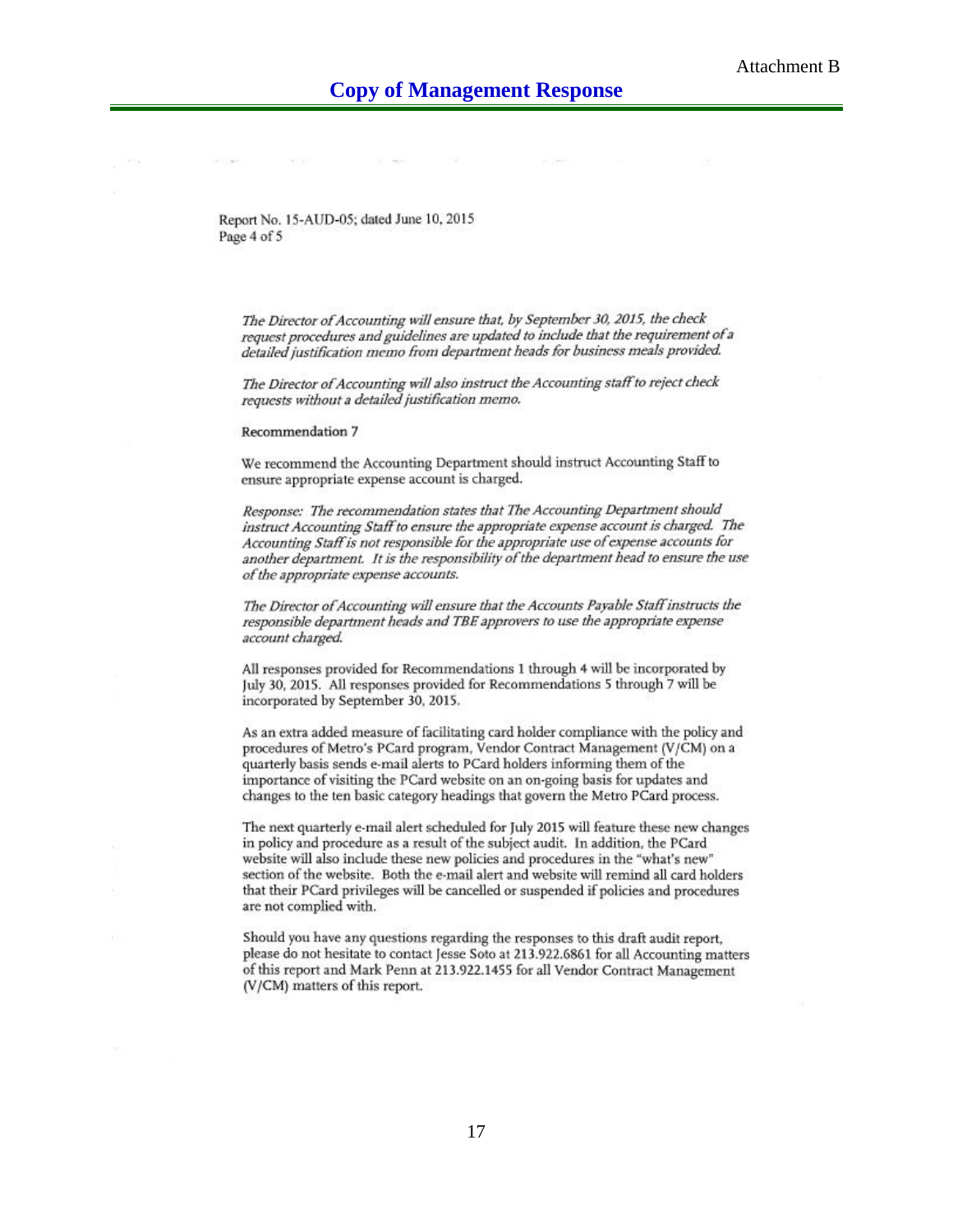Report No. 15-AUD-05; dated June 10, 2015 Page 5 of 5

 $\sim 10^{-10}$  mass and

 $\sim$  100

cc: Stephanie Wiggins<br>Ivan Page<br>Nalini Ahuja<br>Carolina Coppolo<br>Jesse Soto Jane Mohsin Fe Alcid-Little Purchase Card Program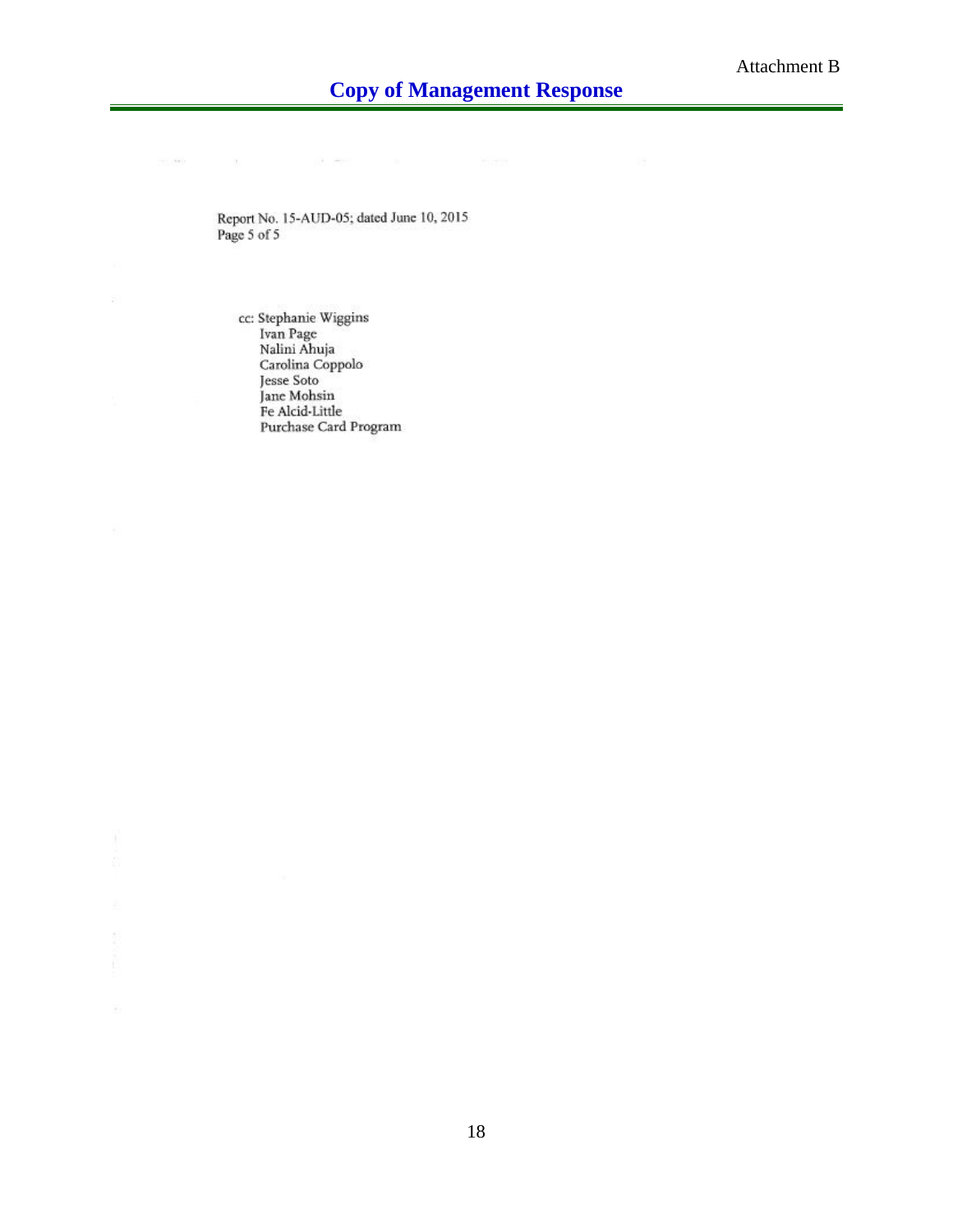**ATTACHMENT A** 

LOS ANGELES COUNTY METROPOLITAN TRANSPORTATION AUTHORITY<br>MONTHLY PURCHASE CARD LOG (Rev 010904)<br>for the Month of

Metro

Accounts Payable

**Business Unit Coordinator:** 

To:

**Business Unit Name:** 

 $\overline{\mathcal{D}}$ 

Approving Official Name:

Cardholder Name:

All fields must be completed, typed, and have the proper documentation (receipts, approvals, attendees, purpose, etc.):

| STATEMENT<br>REF# | ca | ACCT# PROJE | TASK# | DESCRIPTION, WORK ORDER,<br><b>PURPOSE</b> | VENDOR | Purchase<br>Date of | AMOUNT | itemization<br>mandatory<br>TAX | (SHIPPING,<br>HANDLING,<br>POSTAGE,<br><b>OTHER</b><br>ETC.) | <b>AMOUNT</b><br><b>TOTAL</b> | REC'D<br>DATE<br><b>ITEM</b> | ITEM / DATE<br>DISPUTED<br>OF CSQI |
|-------------------|----|-------------|-------|--------------------------------------------|--------|---------------------|--------|---------------------------------|--------------------------------------------------------------|-------------------------------|------------------------------|------------------------------------|
|                   |    |             |       |                                            |        |                     |        |                                 |                                                              | w                             |                              |                                    |
|                   |    |             |       |                                            |        |                     |        |                                 |                                                              | w                             |                              |                                    |
|                   |    |             |       |                                            |        |                     |        |                                 |                                                              |                               |                              |                                    |
|                   |    |             |       |                                            |        |                     |        |                                 |                                                              | sh                            |                              |                                    |
|                   |    |             |       |                                            |        |                     |        |                                 |                                                              | w.                            |                              |                                    |
|                   |    |             |       |                                            |        |                     |        |                                 |                                                              | ļ<br>Ŵ9                       |                              |                                    |
|                   |    |             |       |                                            |        |                     |        |                                 |                                                              | w                             |                              |                                    |
|                   |    |             |       |                                            |        |                     |        |                                 |                                                              | w                             |                              |                                    |
|                   |    |             |       |                                            |        |                     |        |                                 |                                                              | w                             |                              |                                    |
|                   |    |             |       |                                            |        |                     |        |                                 |                                                              | ٢<br>w                        |                              |                                    |
|                   |    |             |       |                                            |        |                     |        |                                 |                                                              | ₩                             |                              |                                    |
|                   |    |             |       |                                            |        |                     |        |                                 |                                                              | w                             |                              |                                    |
|                   |    |             |       |                                            |        |                     |        |                                 |                                                              | ï<br>w                        |                              |                                    |
|                   |    |             |       |                                            |        |                     |        |                                 |                                                              | w                             |                              |                                    |
|                   |    |             |       |                                            |        |                     |        |                                 |                                                              | 3H)                           |                              |                                    |
| <b>TOTAL:</b>     |    |             |       |                                            |        |                     |        |                                 |                                                              |                               |                              |                                    |

policy and procedures. Failure to comply may result in cancellation or suspension of PCard privileges.

Approving Official Signature:

(name and title typed here) Card Holder Signature:

Date:

 $\dot{a}$ 

Date: 1

(name and title typed here)

330